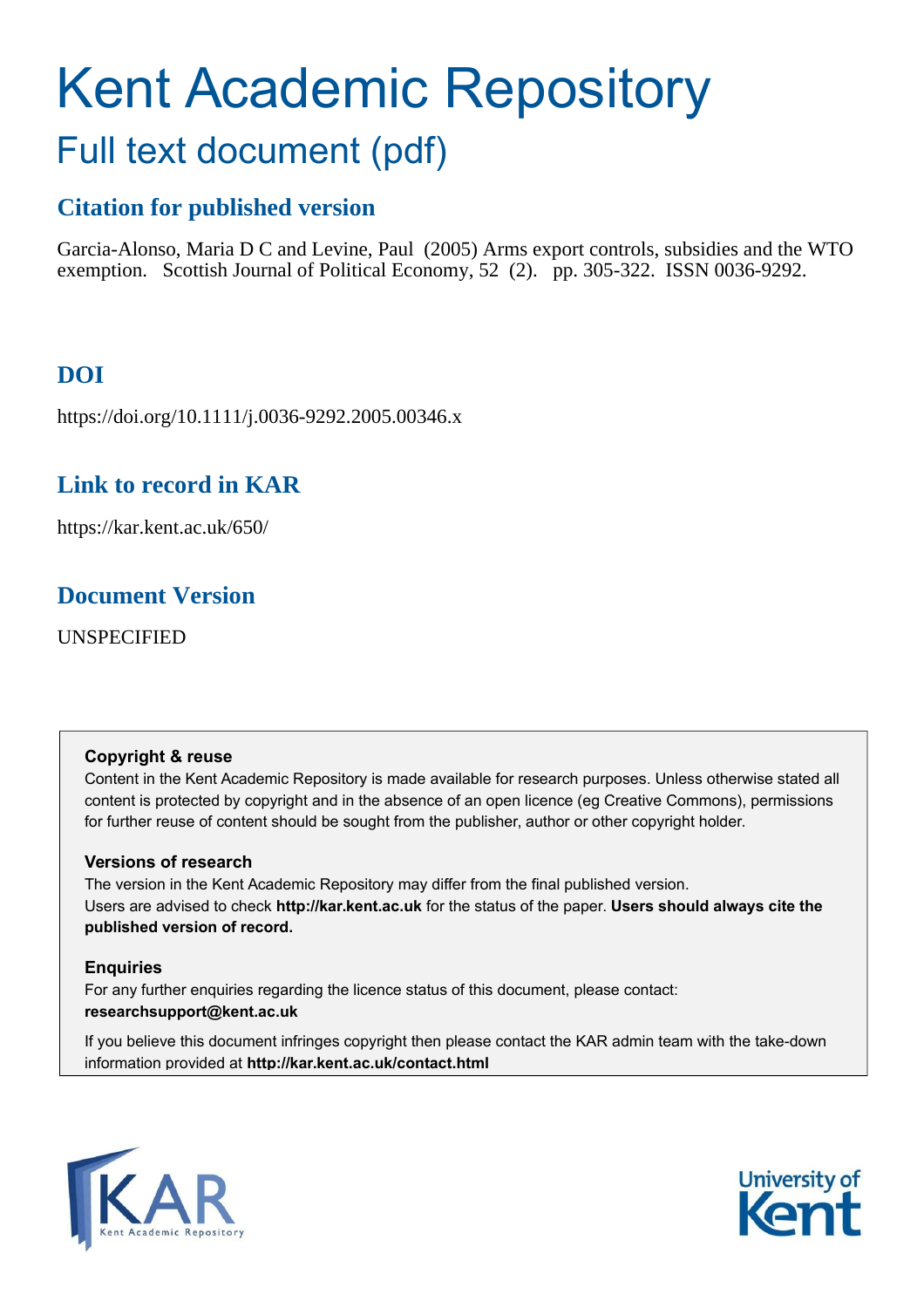## Arms Export Controls, Subsidies and the WTO  $Exemption*$

María del Carmen García-Alonso

University of Kent

Paul Levine

University of Surrey

June 1, 2004

#### Abstract

Owing to the WTO exemption that allows governments to subsidize arms exports, the arms trade is one of the few remaining areas of trade where we observe export subsidies. This paper examines the effect of arms controls, in the form of licensing delays, on the incentives to subsidize arms exports and conversely the effect of the WTO arms trade exemption on the incentives to break arms control agreements. Our main result is that arms controls and free trade commitments re-enforce each other. Licensing delays reduce the incentive to subsidise and free trade without subsidies reduces the benefits of a unilateral abrogation of arms controls. Transparency actually worsens the Nash inefficiencies at play in that incomplete information leads to lower subsidies and lower arms exports.

Keywords: arms export controls, export subsidies, World Trade Organisation.

JEL codes: F12, O31.

¤An earlier version of this paper was presented to the Fifth Annual Middlesex Conference on Economics and Security, 15-16th June, 2001. We are grateful for comments from the participants and to the ESRC for support under grant R00239388. Correspondence to M.C.Garcia-Alonso@kent.ac.uk. Department of Economics, University of Kent, Canterbury, Kent CT2 7NP, UK.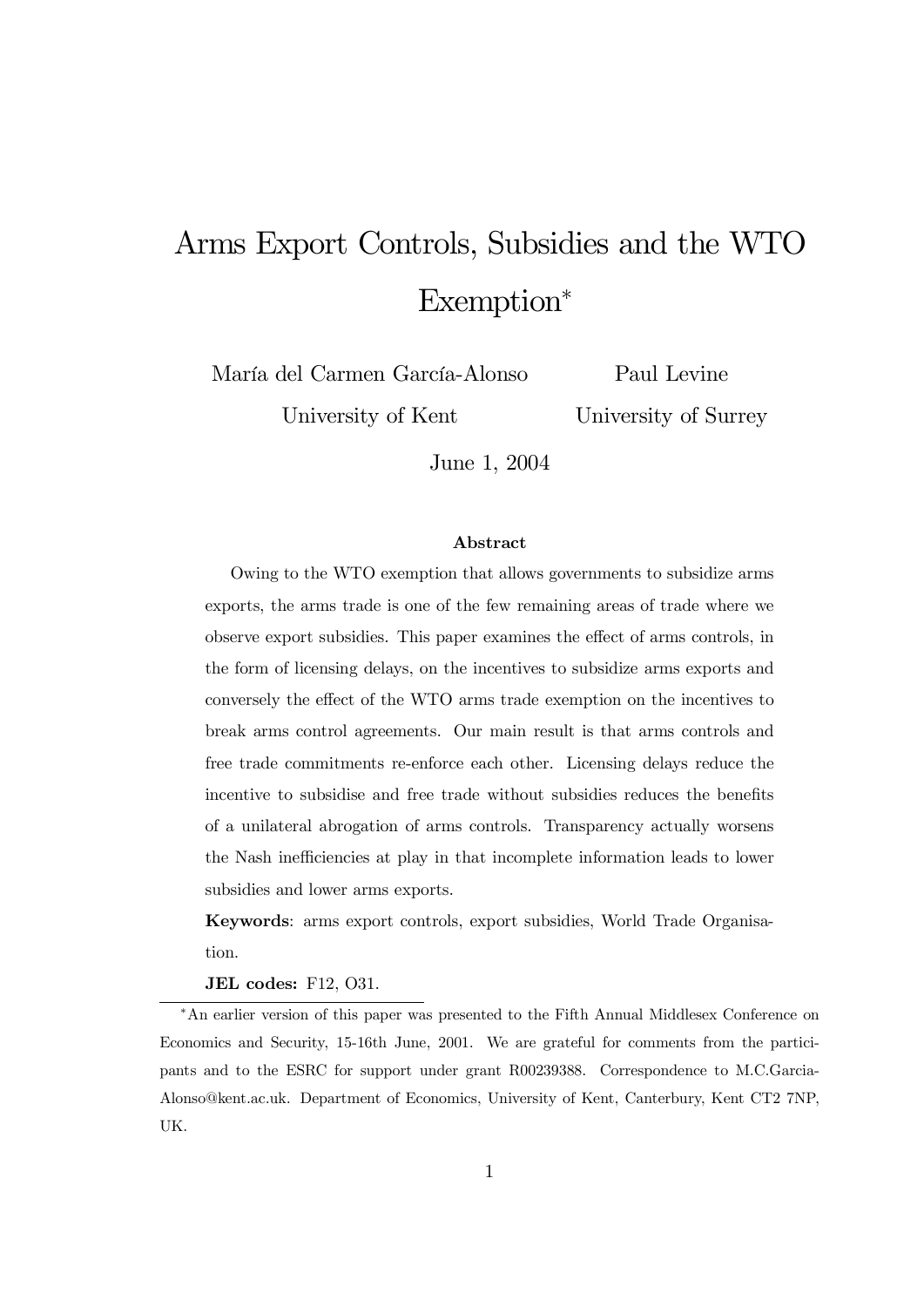## 1 Introduction

The arms trade is an activity where foreign policy concerns such as security, human rights and international stability interact and often clash with economic concerns. One manifestation of this tension is the fact that among main weapon exporters arms export controls often exist side-by-side with export subsidization. In the case of the UK, for example, arms export subsidies in the form of cheap loans and credit insurance guarantees for exporters constitute almost one third of the total volume of subsidies provided by the Exports Credit Guarantee Department which amounts to £9 billion (at 1995 prices) or almost  $5\%$  of the value of total exports<sup>1</sup> (see Martin, 1999 and Martin, 2001).

However, the relevance of arms export subsidies becomes much higher if we follow the definition of subsidy agreed by the World Trade Organization members (WTO) in the Agreement on Subsidies and Countervailing Measures<sup>2</sup> (ASCM, article 1.1). According to this criteria, an export subsidy to a firm would include not only direct transfers of funds (e.g. grants, loans, and equity infusions) and potential direct transfers of funds or liabilities (e.g. loan guaranties) but also, indirect subsidies channeled through purchases of goods by the government, among others. Following this definition, military aid to importers, marketing advice to national champions, subsidized export credit guaranties<sup>3</sup> and a portion of national defence procurement would all enter into the 'export subsidy' category<sup>4</sup>.

<sup>1</sup>Various NGOs and academics have argued that the UK subsidizes defence exports through government payment of fixed costs and cheap loans through the Export Credit Guarantees Department, however there are major difficulties in obtaining accurate estimates, Chalmers et al. (2002) further review the evidence.

<sup>2</sup>For detailed information on the WTO agreements see http://www.wto.org/

<sup>3</sup>For estimates of subsidies to arms exports through the use of export credit guarantees see Bagci et al. (2003).

<sup>&</sup>lt;sup>4</sup>In many occasions, domestic sales are crucial to the existence of domestic defence firms, they ensure that the fixed production costs and  $R\&D$  costs of the firm are covered. Still, one could consider that domestic defence procurement only constitutes a subsidy to the firm if the price paid for such procurement is higher than the exports price. In our paper, the procurement price could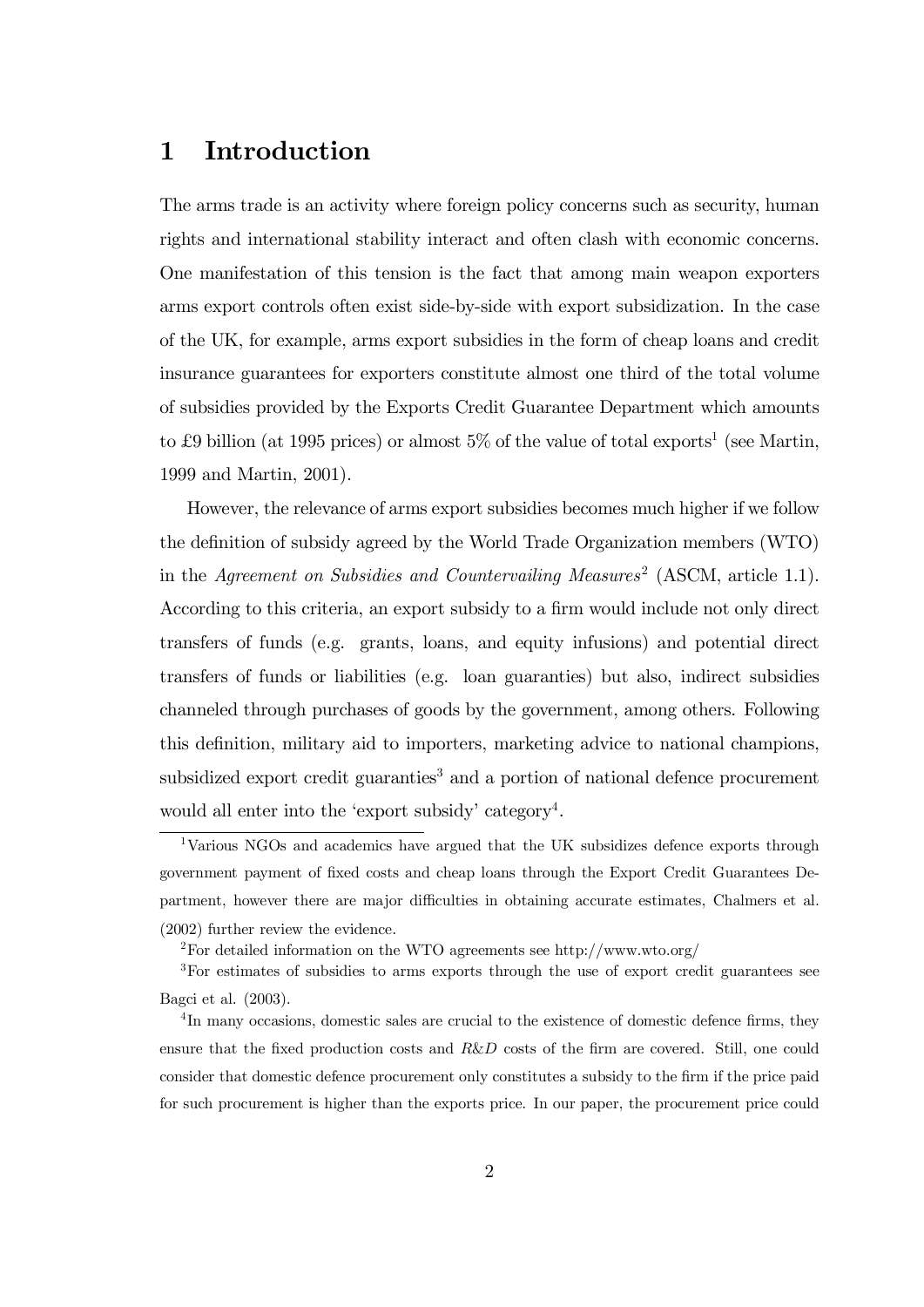Despite the fact that arms trade constitutes the first source of 'legal' trade in the world, the WTO has given an exemption to arms exports subsidies. Therefore, the categories of prohibited or actionable subsidies in the ASCM do not apply to arms exports. This exemption is recorded in the General Agreement on Tariffs and Trade (GATT):

"...nothing in this Agreement shall be construed...to prevent any contracting party from taking any action which it considers necessary for the protection of its essential security interests

 $(i)$  relating to fissionable materials or the materials from which they are derived;

 $(iii)$  relating to the traffic in arms, ammunition and implements of war and to such traffic in other goods and materials as is carried on directly or indirectly for the purpose of supplying a military establishment;

(iii) taken in time of war or other emergency in international relations;..." (Article XXI, GATT, Security Exceptions).

Earlier work by the authors analyzed the regulation of arms exports and its relationship with procurement (Levine and Smith, 2000; Levine, Mouzakis and Smith, 2000; García-Alonso, 1999). In those papers, it was assumed that arms trade has a negative impact on the security of the exporting countries. This negative impact is justified by the observation that arms exports can unstabilize regional arms races thereby creating conflict situations that required external intervention or cause economic uncertainty<sup>5</sup>. In those papers, arms exports were regulated by means of direct controls such as export licenses, embargoes, etc. and there was no uncertainty facing the government. García-Alonso (2000) introduces a combination of indirect controls (R&D subsidies) and direct controls (export controls) to regulate arms trade.

The objective of this paper is to analyze the impact of the WTO exemption, which allows governments to subsidize arms exports. Also, we analyze the addi-

in principle be higher or lower than the exports price.

<sup>&</sup>lt;sup>5</sup>It is true that arms exports could sometimes increase the security perception of the exporter, say if those weapons are bought by an ally. If that was the case, direct export controls would be unlikely and therefore, our paper would not apply to that case.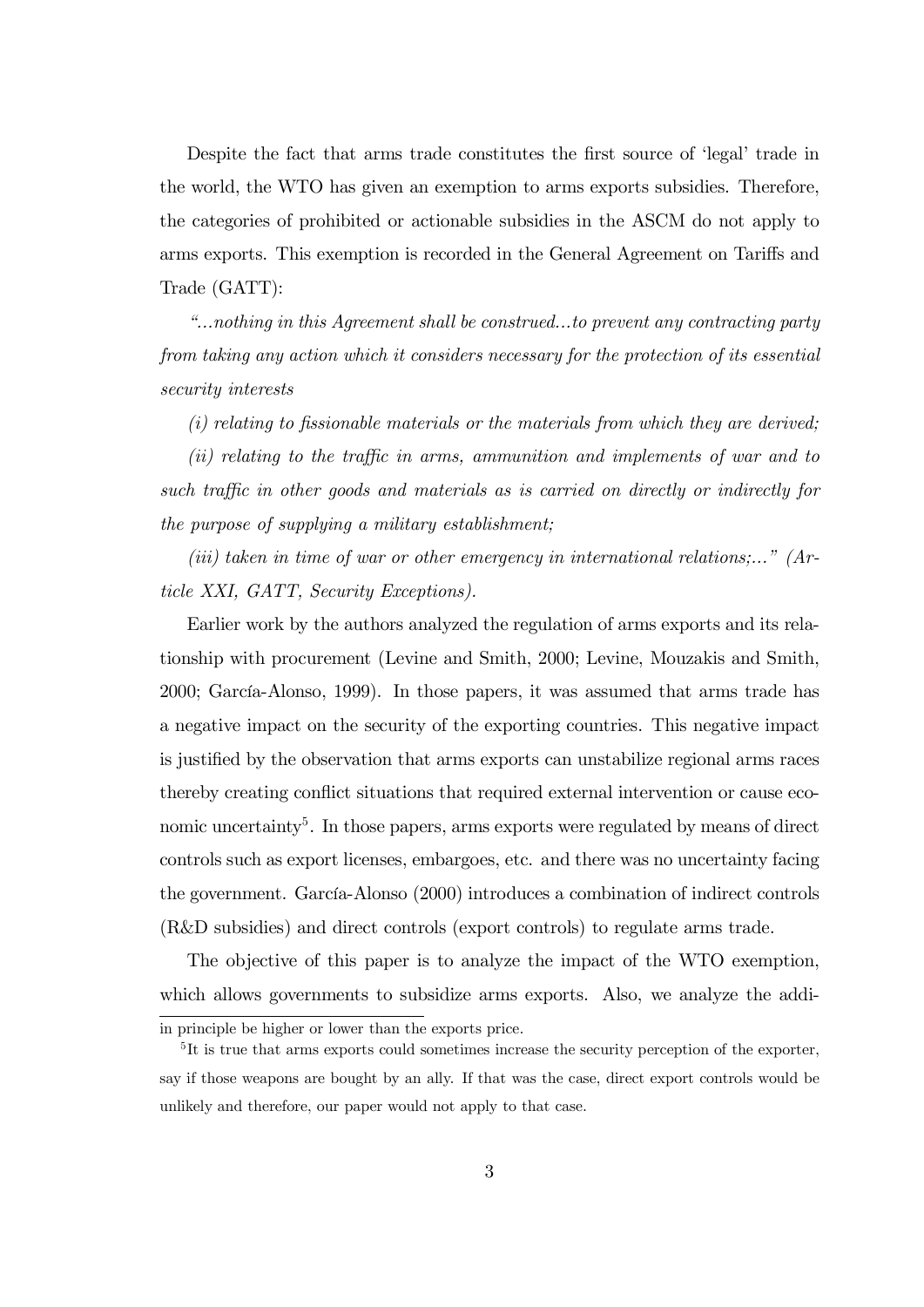tional impact of informational asymmetries between governments and the weapon producers. In our analysis, we introduce both national defence procurement and price export subsidies as tools that governments use to regulate the arms export market. In doing so, we attempt to reflect the variety of export subsidy tools which can still be used by weapon exporters 'thanks' to the WTO exception.

Defence procurement has a number of distinctive characteristics. Rogerson (1994) lists these as the importance of R&D, uncertainty, economies of scale and the role of governments as the sole purchasers. Large  $R&D$  and other fixed costs mean that suppliers need to sell on the international market in order to be commercially viable, however, security concerns may lead countries to limit the amount or quality of the exported weapons. This situation, where security concerns compete with economic concerns, is a further distinctive feature of the defence procurement process.

Uncertainty facing the procuring government can involve both demand and cost conditions. This is re‡ected in the theoretical literature, which studies asymmetric information and incentive contracts that force firms to reveal their private information (Laffont and Tirole, 1993). The seminal work of Brander and Spencer (1985) launched the strategic trade literature with the insight that strategic trade policies can exacerbate the Prisoner's Dilemma problem facing oligopolistic firms; i.e., the Nash equilibrium quantity sold by each firm is higher than the quantity they would each sell if they could form a cartel and multilateral government rent-seeking subsidies make this problem even worse for the firms. A recent trade literature studies the impact of asymmetric information on optimal strategic trade policies. Maggi (1999) analyses how asymmetric information affects strategic trade policies in a third market model.

Our paper introduces direct government transfers to the firm, payments for national procurement, as a policy tool. In this respect, our model is closer to Brainard and Martimort (1997). In their paper, price export subsidies and direct transfers are combined to create a revelation mechanism that forces firms to truthfully reveal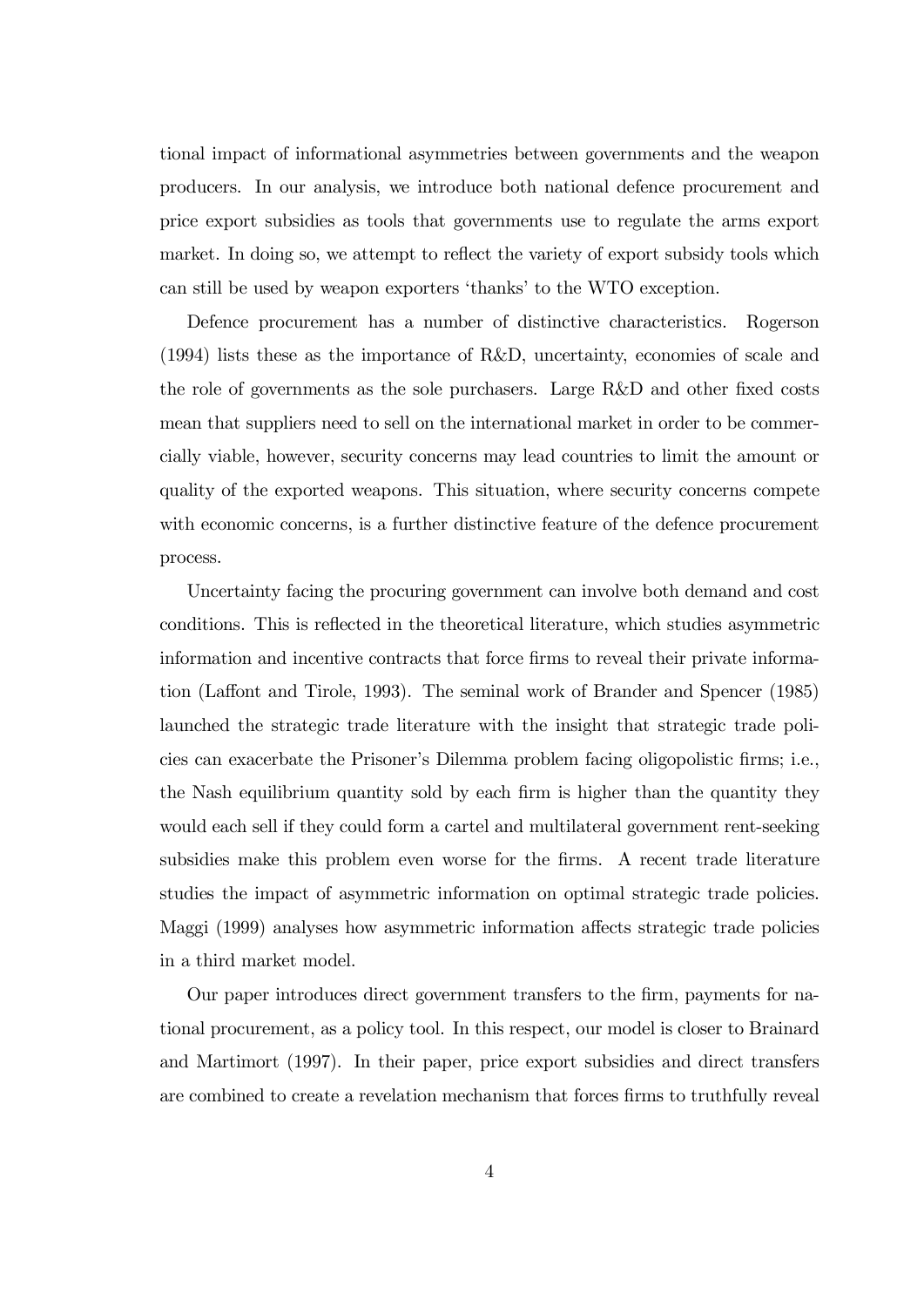their type when policymakers are incompletely informed. Due to the restriction on export subsidization imposed by the WTO in most industries, this model structure applies best to the existing regulatory framework in the exception – the arms industry. The direct transfers alluded to by Brainard and Martimort (1997) become the price paid for defence procurement by the government. However, if such model is to be applied to the arms trade, the security concerns which affect this unique industry and the export controls that exporter governments put in place must also be considered.

In the case of the US, the world's leading arms exporter, the Office of Defense Trade Controls (DTC), in accordance with sections 38-40 of the Arms Export Control Act (AECA)  $(22 \text{ U.S.C. } 2778-80)$  and the International Traffic in Arms Regulations (ITAR)(22 C.F.R. Parts 120-130), controls the export of defense articles and services by taking final action on license applications and other requests for approval for defense trade exports and re-transfers<sup>6</sup>. Even if a license is awarded in the end, the administrative compliance of these regulations imposes not only a delay in the receipt of export revenues but also a delay in the security costs involved in arms exports. This aspect of arms trade is reflected in our paper.

Administrative delays in the concession of import licenses have been recently analyzed in Regibeau and Rochet (2001). They consider the case in which an importing country may impose a delay on the foreign firm in obtaining approval for sale of a particular product, as opposed to the domestic firm. Administrative delays are presented as non-tariff barriers to trade. In our case, the administrative delay has a very different flavour; it applies to exporters and its main objective is to increase national security.

In this paper we show that arms controls and free trade commitments re-enforce each other. Licensing delays reduce the incentive to subsidise and free trade without subsidies reduces the benefits of a unilateral abrogation of arms controls. Furthermore, we show that transparency actually worsens the Nash inefficiencies at play in

<sup>&</sup>lt;sup>6</sup>For up to date information on defence export controls in the US check: http://www.pmdtc.org/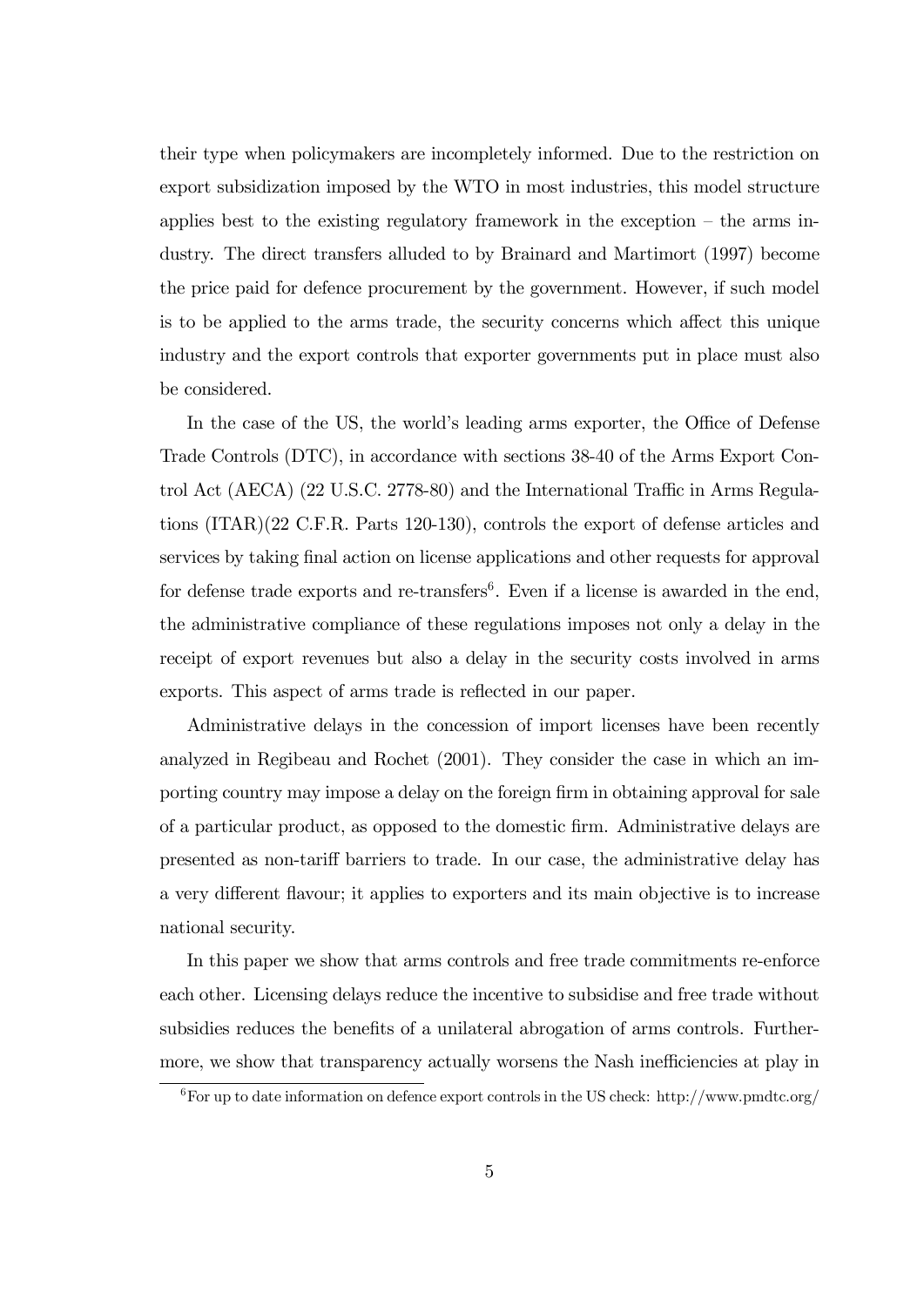that incomplete information leads to lower subsidies and lower arms exports.

The rest of the paper is organized as follows. Section 2 presents an arms trade model in which government or regulator procures a defence good from a sole national supplier who also sells in the world market. Weapon exporters compete in a Cournot fashion in the exports market. Governments regulate arms trade using a combination of policy tools: first they pay for national procurement, second they subsidize/tax the exports price, third they have controls on arms exports in the form of administrative delays, which affect both exports revenue and security. Section 3 considers a complete information structure, where the regulator knows the cost function of the firm and demand conditions and can therefore anticipate the firm's choice of exports. In section 4, we contrast this benchmark case with the incomplete information set-up where the exporting firms possess private information regarding their cost structure. Section 5 concludes the paper.

## 2 The Model

In each of  $n$  countries, a government or regulator procures a defence good from a sole national supplier who also sells in the world market. Label countries  $i = 1, ..., n$ and refer to variables in country  $i$  with a subscript  $i$ . To ease the notational burden, we omit the subscript in country 1. In that country, output is  $y = g + x$  units where g is purchased by the government at a price  $p$  and  $x$  is exported,  $q$  is held fixed in the analysis. In the international market for arms, the price is  $P(X)$ , where X is world output. Total costs, consisting of fixed and variable costs, given by

$$
C(y) = F + \beta y \tag{1}
$$

where  $F$  are fixed costs and  $\beta$  denotes marginal costs.

Since  $g$  is fixed, the payment  $pg$  is in effect a *lump-sum* transfer from the government to the firm<sup>7</sup>. In addition we allow the government two additional instruments:

 ${}^{7}$ Our assumption of a fixed amount of domestic procurement is not a strong one given that our marginal production costs are assumed to be constant. If the government chose  $g$  and left  $p$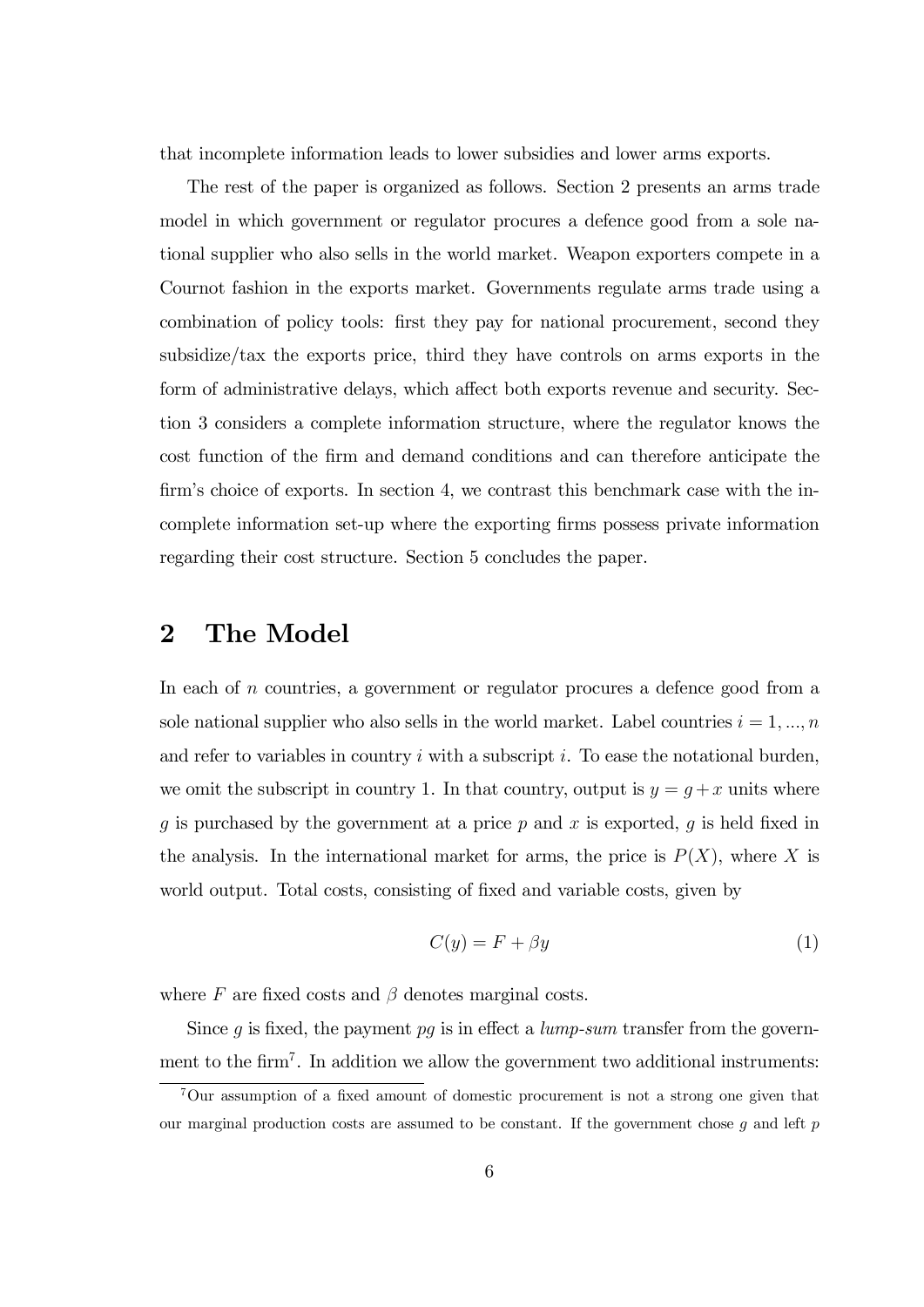a per-unit export subsidy s (or tax if  $s < 0$ ) paid (as with the lump-sum transfer) when production is completed, and a *licensing delay*  $\tau$ . The latter is the form that the export regime takes and reduces the current value of \$1 of arms revenue to the exporting firm to  $\frac{1}{(1+i)}$  $\frac{1}{(1+r)^{\tau}}$  = \$ $\delta$ , say, where r is the rate of discount. Then assuming that the exported military good paid for at the time of delivery, the single-period expected payoff for the firm is

$$
U = pg + x(\delta P(X) + s) - C(y)
$$
\n(2)

Given the level of procurement,  $g$ , in a Cournot-Nash equilibrium firms then choose output to be exported given the aggregate output of all competitors in the international market.

Total world exports give rise to a security externality modelled as follows. Let the current value of security of producer country 1 associated with procurement  $q$ and world exports X with delay  $\tau$  be  $S(g, \delta X)$ ;  $S_1 > 0$ ,  $S_2 < 0$ . The property  $S_2 < 0$ captures the existence of negative security externality as a result of aggregate arms exports to the world market, from the viewpoint of each producer.

Then a utilitarian form of the social welfare of producer country 1 is

$$
W = S(g, \delta X) - (1 + \lambda)(pg + sx) + U \tag{3}
$$

where  $(1 + \lambda)$  is the social cost of a unit of taxation.

Substituting for  $pq + sx$  from (2), (3) can be written

$$
W = S(g, \delta X) - (1 + \lambda)[C(y) - x\delta P(X)] - \lambda U \tag{4}
$$

Given the level of procurement,  $q$ , and the multilateral arms control regime in place reflected in the value of  $\delta \leq 1$ , the regulator's choice variables are the procurement price  $p$  and the per-unit export subsidy<sup>8</sup>, s. These instruments are chosen subject to a participation or individual rationality constraint  $U \geq 0$ .

unchanged, we would still have a direct transfer to the firm as such decision is taken prior to the firm's exports choice.

<sup>&</sup>lt;sup>8</sup>This subsidy is endogenously chosen and can therefore take any value, including and negative value, in which case we would have an exports tax.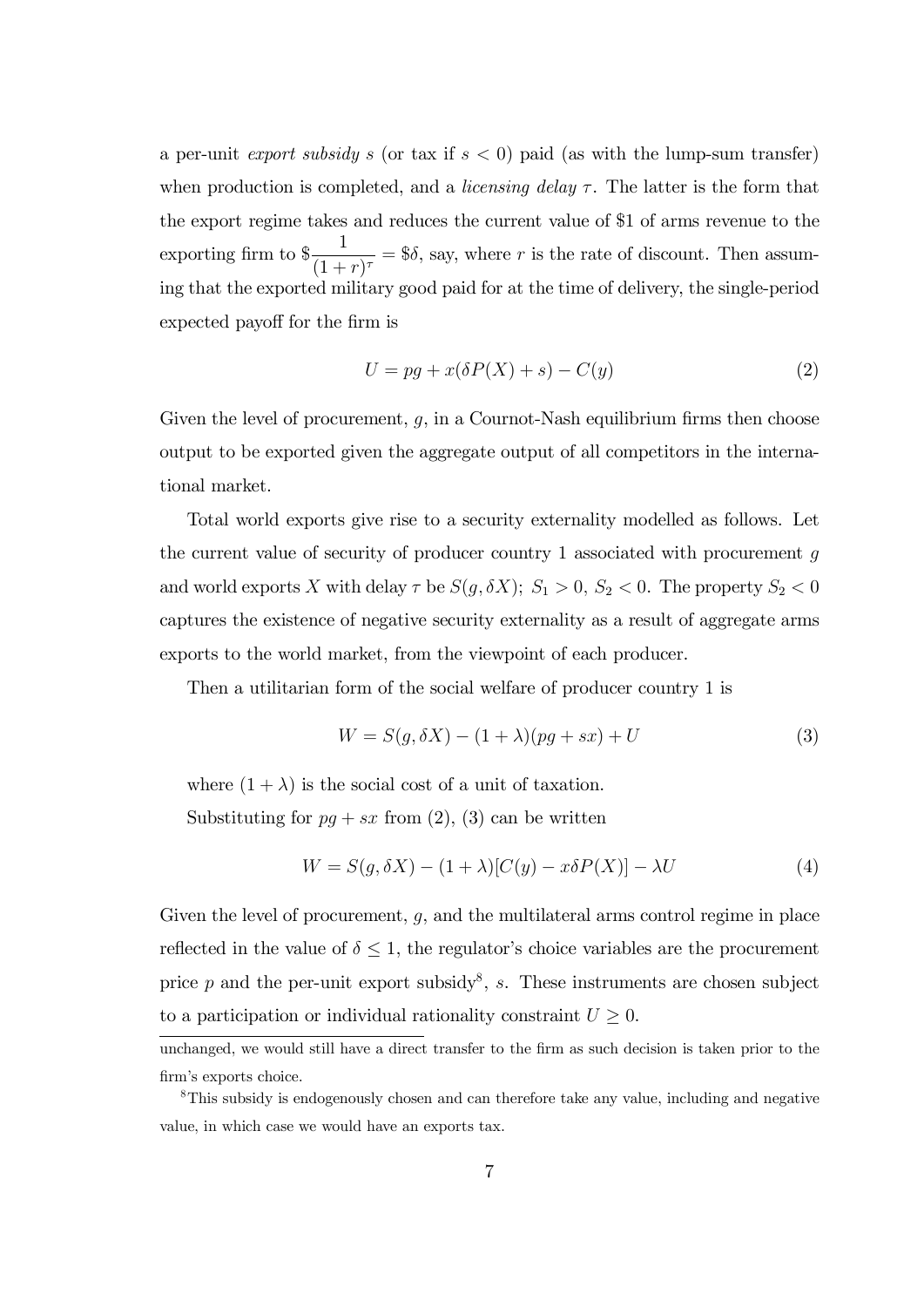Under *complete information*, the regulator knows the cost function of the firm and demand conditions and can therefore anticipate the firm's choice of exports. We contrast this benchmark case with the following principal-agent problem: Given procurement  $g$ , the government chooses its price  $p$  and the export subsidy  $s$  but cannot observe marginal cost parameter  $\beta_i$  in country *i*. The distribution of the  $\beta_i$ however is public knowledge to all countries. In choosing a procurement price and subsidy the government now faces an adverse selection problem.

This problem is closest to the Brainard and Martimort (1997) case with a zeroprofit participation constraint. They assume differentiated goods; here we have a homogeneous good, but also a security effect. We also allow for arms control in the form of a licensing delay and for regulators with different preferences over consumer surplus and firm profits. We now examine the complete and incomplete information problems in turn.

## 3 Arms Exports under Complete Information

#### 3.1 First-Best Choice of Arms Exports

As a bench-mark we first calculate  $first-best$  (FB), the choice of arms exports and rent for each country that would be chosen by a utilitarian world social planner. The mythical social planner has direct control over arms exports is constrained only by the firms' participation constraints and has no need for licensing delay. We therefore set  $\delta = 1$ . Total arms exports are chosen to maximize  $\sum_{i=1}^{n} W_i$  where  $W_i$  is the social welfare of the *ith* country. In this section, we first study *symmetric equilibria*. Then for the first-best, putting  $x_i = x$ , this amounts to maximizing

$$
W = S(g, nx) - (1 + \lambda)[C(g + x) - xP(nx)] - \lambda U \tag{5}
$$

with respect to x and U subject to the individual rationality condition (IR),  $U \geq 0$ . Clearly the latter binds,  $U = 0$  and  $x = x^{FB}$  is given by the first order condition:

$$
n\frac{\partial S}{\partial X} - (1+\lambda)(\beta - P(nx) - nxP'(nx)) = 0\tag{6}
$$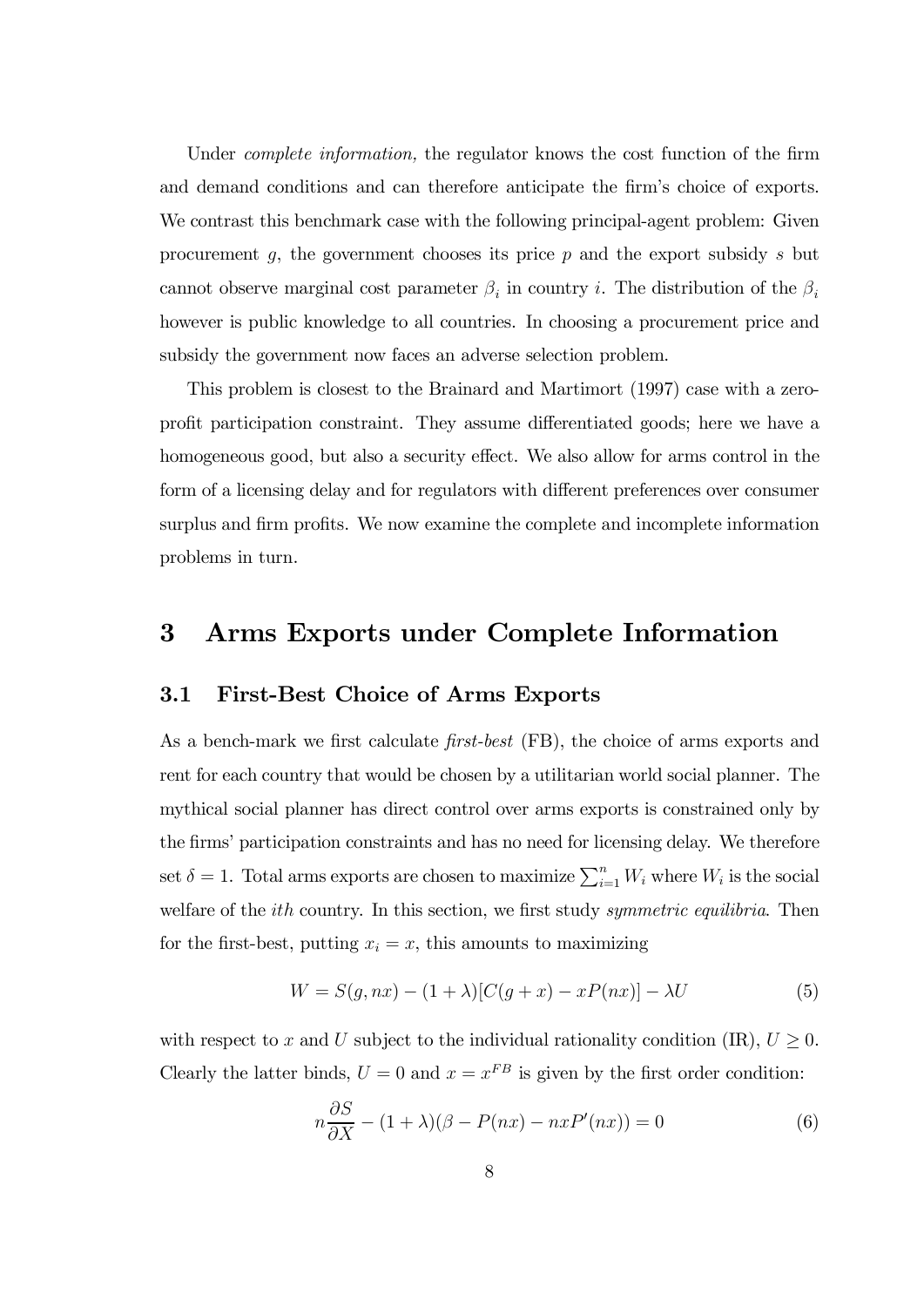From this point onwards we restrict ourselves to the following linear functional forms for the functions  $S(\cdot)$  and  $P(\cdot)$ , where  $\gamma$  represents the weighting that exports have on the security perception of the exporters:

$$
S(g, X) = G(g) - \gamma X; G' > 0.
$$
  
\n
$$
P(X) = a - bX; X \in [0, a/b]
$$
  
\n
$$
= 0; X > a/b
$$
 (8)

Assuming these functional forms and (1) for  $C(y)$ , the social welfare function (5) becomes

$$
W = G(g) - \gamma(x + x_{-1})
$$
  
- (1 + \lambda)[F + \beta(g + x) - x(a - b(x + x\_{-1}))] - \lambda U (9)

where total arms exports<sup>9</sup>  $X = x + x_{-1} = x_i + x_{-i}$ . Then the first order condition (6) yields the first-best choice of exports for each of the  $n$  identical countries:

$$
x^{FB} = \frac{1}{2bn} \left[ a - \beta - \frac{n\gamma}{1+\lambda} \right] \tag{10}
$$

#### 3.2 The Constrained Non-Cooperative Equilibrium

Now consider the independent design of an arms export subsidy and procurement programme when a licensing delay regime is in force. The following timing of the game is now crucial:

1. Each government commits itself to a given arms export licensing delay, possibly within a multilateral agreement, implying a discount factor  $\delta = \frac{1}{(1+1)^2}$  $\frac{1}{(1+r)^{\tau}}$ .

2. Constrained by the commitment at stage 1, in a non-cooperative equilibrium of the rest of the game, each government now independently chooses the procurement price and subsidy  $(p \text{ and } s \text{ for country } 1)$ .

- 3. Firms choose whether or not to participate.
- 4. Firms choose output.

<sup>&</sup>lt;sup>9</sup>We use the standard notation:  $x_{-i} = x_1 + x_2 + \cdots + x_{i-1} + x_{i+1} + \cdots + x_n$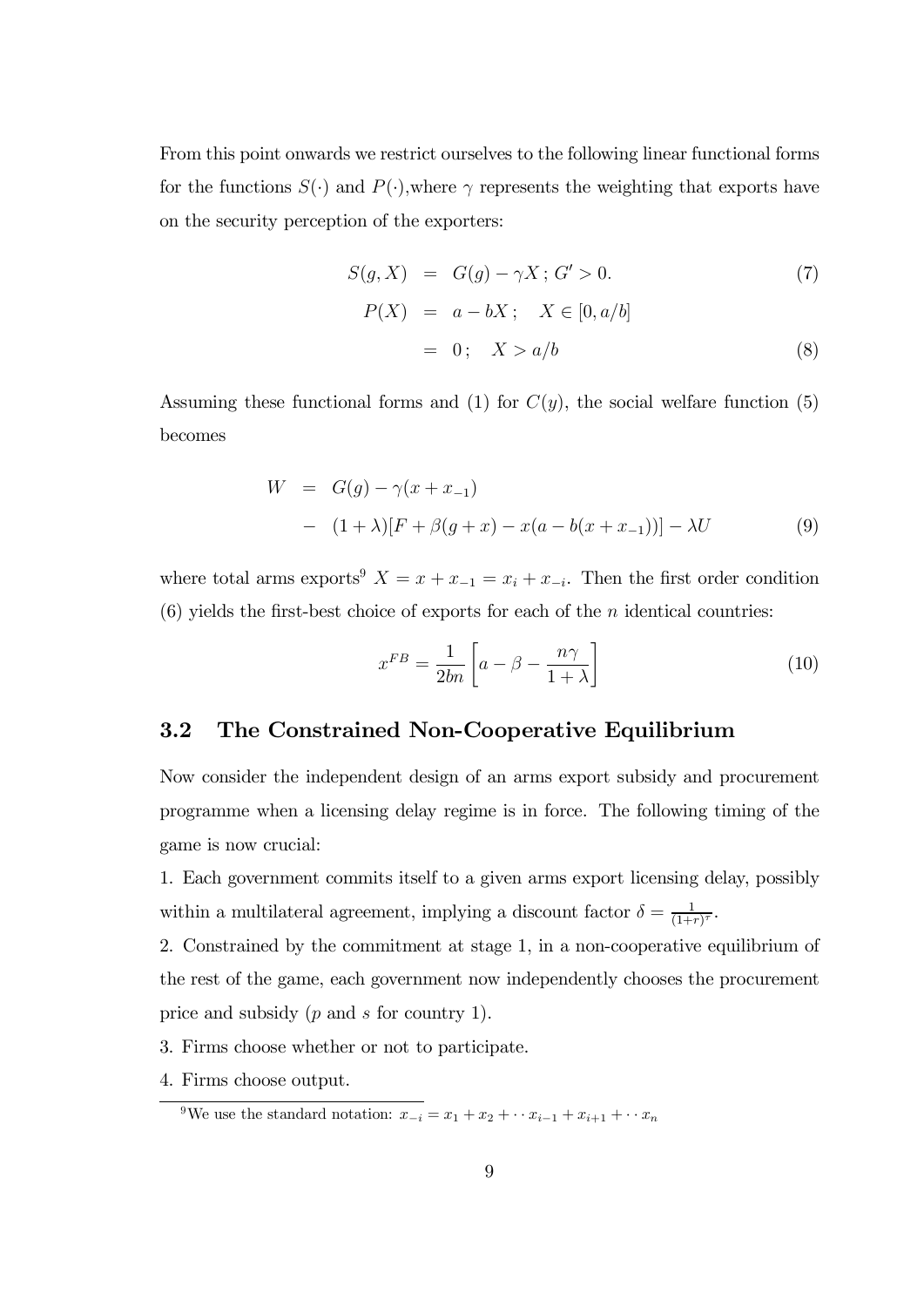5. Firms export with a delay  $\tau$  and receive the current value of  $\delta$  dollars for each dollar of arms export revenue.

The appropriate equilibrium concept for this dynamic game with complete information is a subgame perfect equilibrium, found by backward induction. Starting at stage  $\lambda$ , given  $p$  and  $s$  decided previously, given  $g$  which we take as exogenous, and given the output of all other firms  $x_{-1}$ , the firm in country 1 maximizes, with respect to  $x$ , profits given by (2). Substituting our chosen functional forms this becomes

$$
U = U(x) = pg + x[\delta a - \beta + s - \delta b(x + x_{-1})] - F - \beta g \tag{11}
$$

The first order condition for this optimization problem is

$$
x = \frac{1}{2\delta b} \left[ \delta a - \beta + s - \delta b x_{-1} \right] \tag{12}
$$

For country  $i$  the corresponding reaction function is

$$
x_i = \frac{1}{2\delta b} \left[ \delta a - \beta_i + s_i - \delta b x_{-i} \right] \tag{13}
$$

Hence we have

$$
x_{-1} = \sum_{i=2}^{n} x_i = \frac{1}{2\delta b} \left[ (n-1)\delta a - \beta_{-1} + s_{-1} - \delta b \sum_{i=2}^{n} x_{-i} \right]
$$
(14)

Now note that  $\sum_{i=2}^{n} x_{-i} = \sum_{i=2}^{n} (X - x_i) = (n-1)X - x_{-1} = (n-1)x + (n-2)x_{-1}$ . In addition, since the countries are identical in structure, we have that  $\beta_{-1} = (n-1)\beta$ and  $g_{-1} = (n-1)g$ . Hence (14) becomes

$$
x_{-1} = \frac{1}{n\delta b} [(n-1)(\delta a - \beta - \delta bx) + s_{-1}]
$$
 (15)

Using  $(12)$  and  $(15)$  we can solve for the *Nash equilibrium of stage 3* of the game to obtain:

$$
x = \frac{(\delta a - \beta) + ns - s_{-1}}{\delta b(n+1)} = x^{NS} + \frac{ns - s_{-1}}{\delta b(n+1)}
$$
(16)

In (16)  $x^{NS}$  is the *no-subsidies* constrained non-cooperative equilibrium. The last term is the perturbation to the non-cooperative equilibrium brought about by subsidies. Notice that in a symmetric equilibrium,  $s_{-1} = (n-1)s$  and this last term becomes  $s/(\delta b(n + 1))$  which is positive if the subsidy is positive.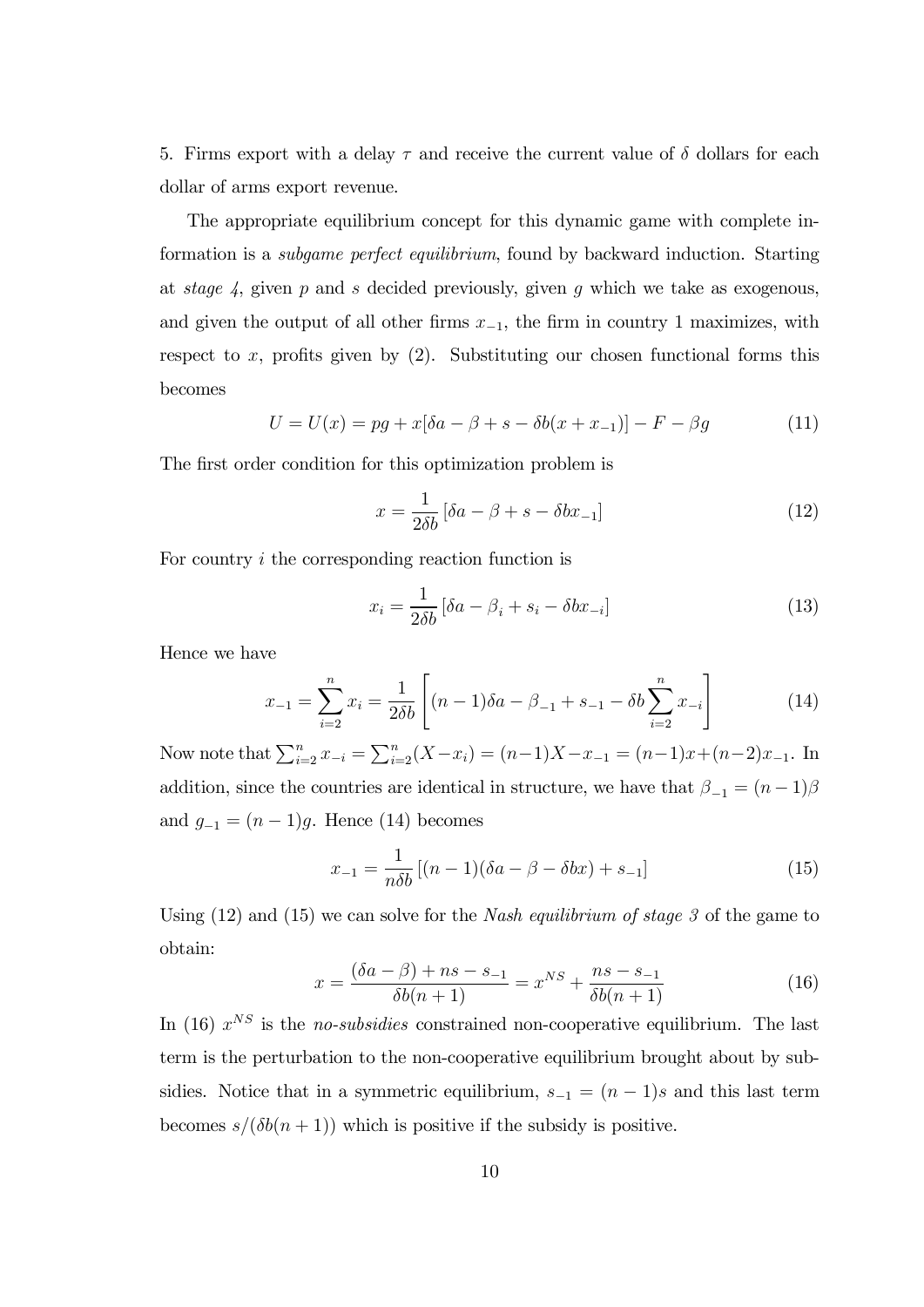Proceeding to *stage 3* of the game, the outside option of the firm to choose not to participate imposes the participation constraint  $U \geq 0$ . At stage 2, in a Nash equilibrium of this stage of the game, the regulator in country 1 chooses  $s$  and  $p$  so as to maximize its social welfare given by (5), given the choice of subsidies by the other regulators,  $s_{-1}$ , and given the participation constraint. The latter must bind, and the regulator chooses the price of the procured good,  $p$  at its minimum value to ensure this. Hence putting  $U = 0$  in (5), and using our assumed functional forms, we can write the social welfare function in country 1 as

$$
W = G(g) - \delta \gamma X - (1 + \lambda) \left( \left[ (\beta - (\delta a - \delta b X)) x - \beta g \right) \right) \tag{17}
$$

where we note that a licensing delay also affects the security. The optimal subsidy for country 1, given  $s_{-1}$ , must now satisfy the first-order condition:

$$
\frac{\partial W}{\partial s} = -(\delta \gamma + (1 + \lambda)x \delta b) \frac{\partial X}{\partial s} - (1 + \lambda)[\beta - \delta(a - bX)] \frac{\partial x}{\partial s} = 0 \tag{18}
$$

To complete the solution we first note from  $(16)$  that

$$
\frac{\partial x}{\partial s} = \frac{n}{\delta b(n+1)}\tag{19}
$$

and from (15) that

$$
X = x + x_{-1} = \frac{bx + (n-1)(\delta a - \beta) + s_{-1}}{n\delta b}
$$
 (20)

Hence

$$
\frac{\partial X}{\partial s} = \frac{1}{n} \frac{\partial x}{\partial s} = \frac{1}{b(n+1)} > 0 \tag{21}
$$

Bringing together (18), (19) and (21) we arrive at the equilibrium level of exports with subsidies constrained by the arms export regime in the form of a licensing delay:

$$
x^{S} = \frac{n(\delta a - \beta) - \frac{\delta \gamma}{(1+\lambda)}}{\delta b(1+n^{2})}
$$
\n(22)

Comparing (22) and (16), some algebra leads us to the following proposition: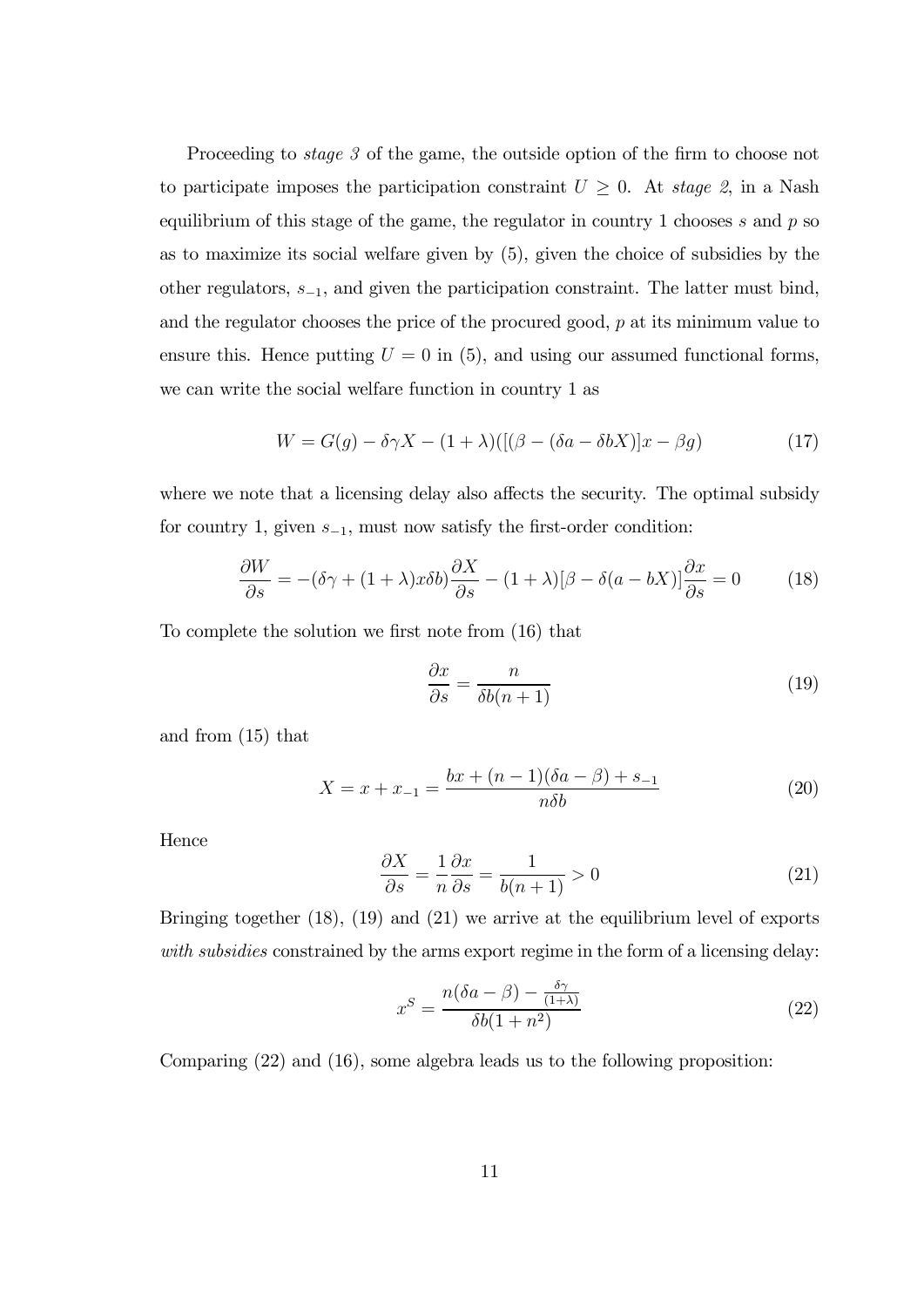#### Proposition 1

(i) Arms exports are higher under a subsidies programme  $(x^S > x^{NS})$  iff  $\gamma < \bar{\gamma}$  where

$$
\bar{\gamma} = \frac{(n-1)(\delta a - \beta)(1+\lambda)}{\delta(n+1)}
$$
\n(23)

(ii) At the threshold value of the security parameter  $\gamma \geq \bar{\gamma}$ , subsidies disappear and give way to a tax on exports.

(iii) Since from (i)  $\bar{\gamma}$  is an increasing function of  $\delta$ , the effect of strengthening export controls (reducing  $\delta$ ) is to lower the threshold  $\bar{\gamma}$  and therefore discourage subsidies as well as arms exports.

To understand these results let us first imagine countries in the no subsidy state  $(s = s_{-1} = 0)$ . A single country acting unilaterally can improve its situation by acting as a Stackelberg Leader both with respect to its own firm and the other countries. Introducing a subsidy will result in higher exports by its own firm and, in the absence of retaliation by other countries, lower exports by its rivals, and therefore higher market share. By choosing a subsidy at stage 2 of the game on its reaction function at that stage, the country unambiguously benefits. However this outcome is not an equilibrium. When other countries act is a similar fashion setting subsidies simultaneously, the Nash equilibrium of stage 2 is an example of a 'Prisoners' Dilemma': all countries subsidize, providing that the security parameter  $\gamma$  is below the threshold given in (23), market shares are equal and all countries export more taking the equilibrium further away from the first-best<sup>10</sup>. From  $(16)$ the equilibrium subsidy is then given by

$$
s = (n+1)\delta b(x^S - x^{NS})
$$
\n(24)

Thus relaxing arms controls (i.e., reducing  $\delta$ ) encourages a higher subsidy and more

<sup>&</sup>lt;sup>10</sup>Note that our model with  $\gamma = 0$  is very close to the strategic trade literature models, therefore, the result that countries would then give export subsidies if acting in a noncooperative fashion is not surprising (see Brander and Spencer (1985)). This result is not reversed unless the security concern  $\gamma$ , is high enough to offset the profit incentive behind the subsidy.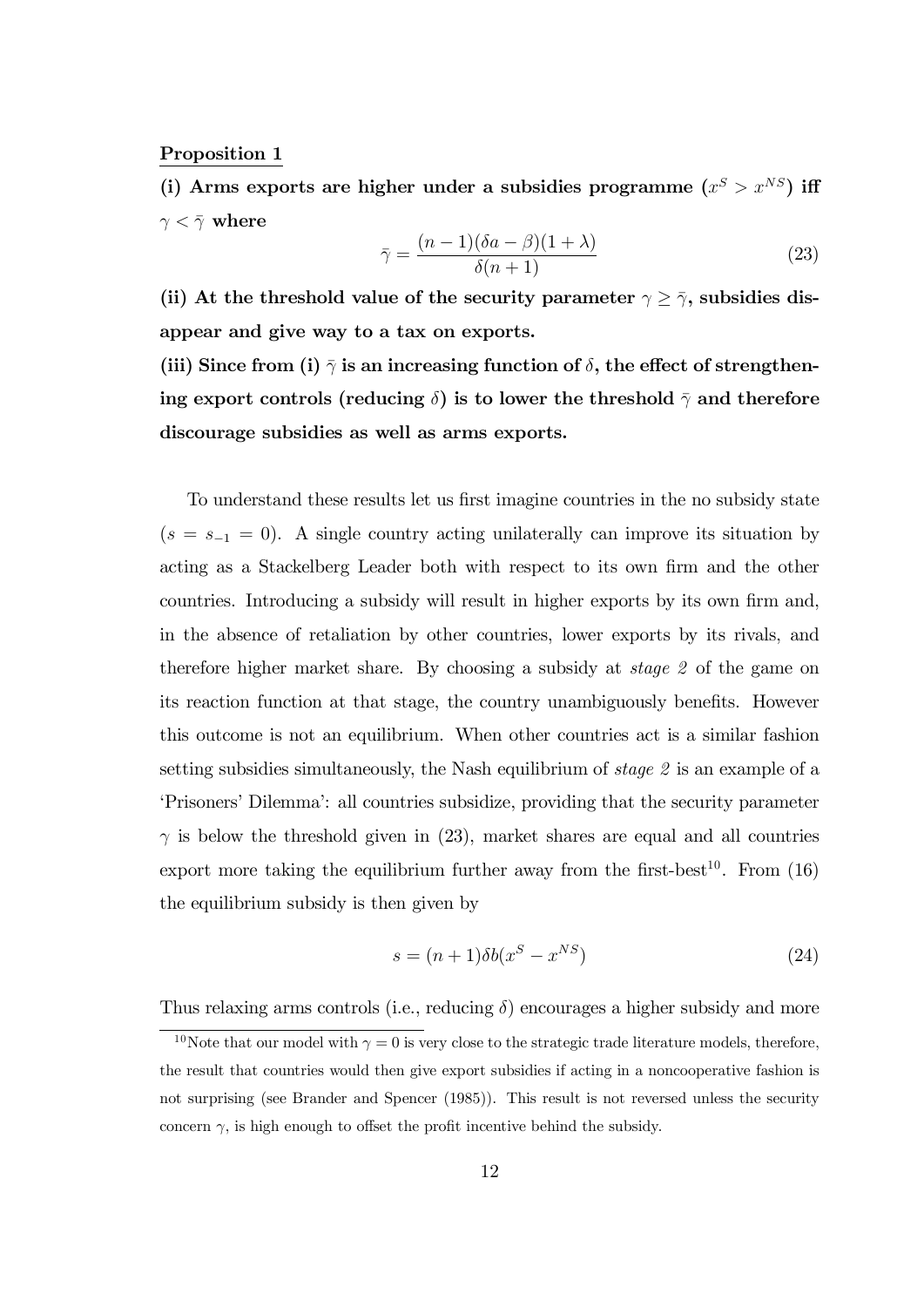arms exports. The intuition behind this result is as follows. Under complete information governments pay a procurement price that just satisfies the firm's participation (or IR) constraint. As exports rise average costs fall and this threshold procurement price also falls. The welfare 'return' on subsidies, which must be financed out of distortionary taxes, arises from this reduction in the procurement price. As export controls are relaxed this welfare return from a subsidy increases, thus increasing its optimal value in equilibrium.

If countries cooperate then the first-best can be supported by the negative subsidy (i.e., a tax):

$$
s = (n+1)\delta b(x^{FB} - x^{NS})
$$
\n(25)

In the absence of cooperation if  $\gamma > \bar{\gamma}$  then the security threat is such that subsidies give way to taxes. From (23) the threshold  $\bar{\gamma}$  is a decreasing function of  $\delta$  resulting in (ii) of the proposition.

#### 3.3 The Two-Country Case

In the next section of the paper, we assume incomplete information and we introduce asymmetries between countries so that parameters  $\delta_i$ ,  $\lambda_i$ ,  $\beta_i$ ,  $F_i$ ,  $\beta_i$ ,  $g_i$  and  $\alpha_i$ ,  $i = h, f$  are country-specific. Then, to ease the exposition, we restrict ourselves to two countries, say 'home'  $(h)$  and 'foreign'  $(f)$ . We will compare the incomplete information outcome with that under the benchmark of complete information which, following a similar analysis to that above, has a subgame perfect equilibrium in exports,  $(x_h, x_f)$  given by

$$
3x_h + 2x_f = -\frac{\gamma_h}{b(1+\lambda_h)} + \frac{2(\delta_h a - \beta_h)}{\delta_h b}
$$
  

$$
3x_f + 2x_h = -\frac{\gamma_f}{b(1+\lambda_f)} + \frac{2(\delta_f a - \beta_f)}{\delta_f b}
$$
 (26)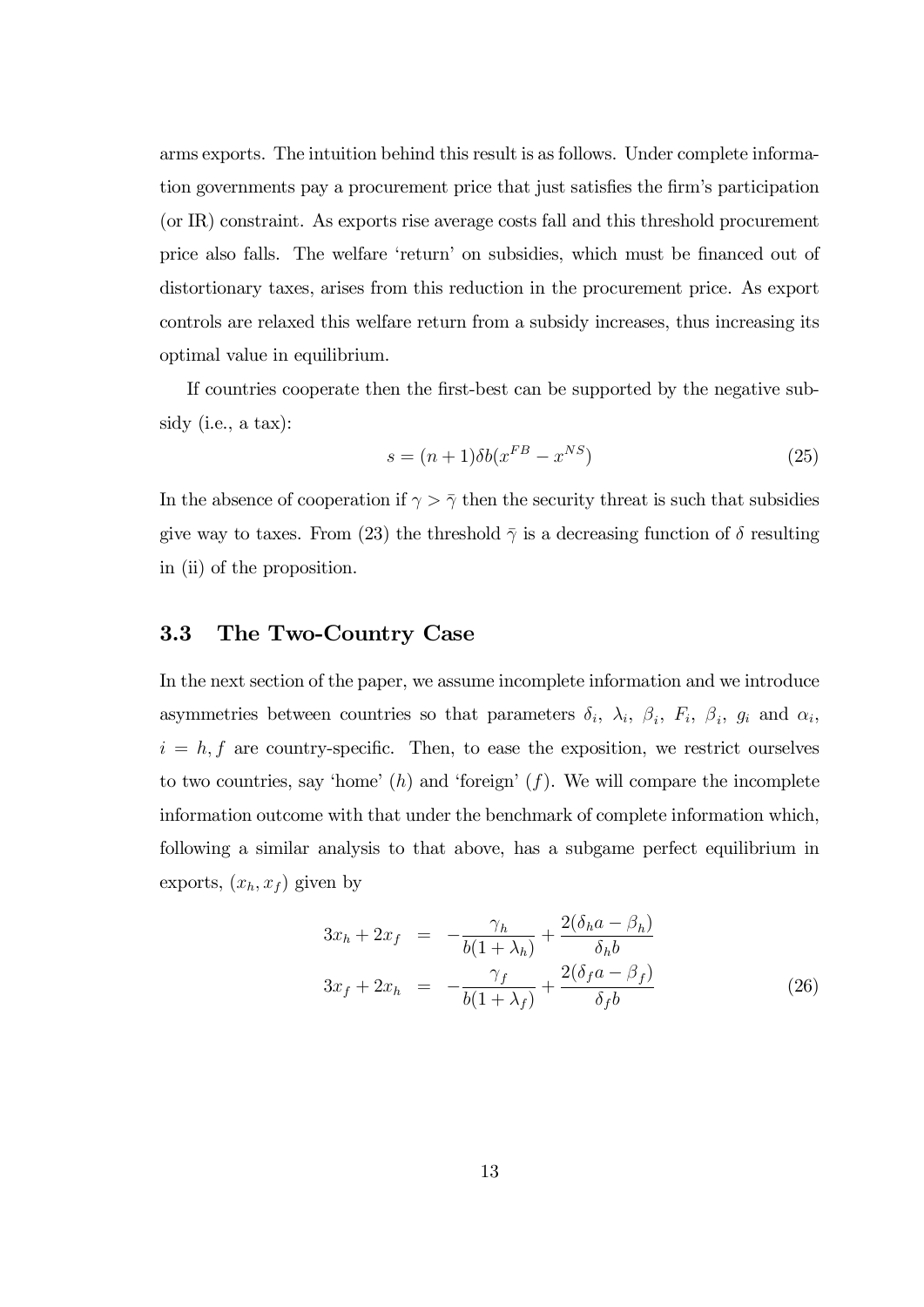which reduces to (22) if  $n = 2$  and parameters are equal in the two countries. The subsidies that support (26) are given by

$$
4\delta_f s_h + \delta_h s_f = -\frac{3\gamma_h \delta_h \delta_f}{1 + \lambda_h} + a\delta_h \delta_f - 2\beta_h \delta_f + \beta_f \delta_h \tag{27}
$$

$$
4\delta_h s_f + \delta_f s_h = -\frac{3\gamma_f \delta_f \delta_h}{1 + \lambda_f} + a\delta_f \delta_h - 2\beta_f \delta_h + \beta_h \delta_f \tag{28}
$$

An important consideration for arms control regimes is their stability given that a single country can benefit from unilaterally relaxing or abandoning its arms control. That is, the h-country can benefit from increasing  $\delta_h$ . Using (9), for the h-country we can write the welfare as

$$
W_h = G(g_h) - \gamma(\delta_h x_h + \delta_f x_f) - (1 + \lambda_h)[C(x_h + g_h) - \delta_h(a - b(x_h + x_f))x_h] - \lambda U_h
$$
 (29)

In a Cournot-Nash equilibrium, (29) is maximized with respect to  $x_h$ , given  $x_f$ .

Now write (29) as  $W_h = F(\delta_h, x_h, x_f)$ . Then partially differentiating with respect to  $\delta_h$  we have that

$$
\frac{\partial W_h}{\partial \delta_h} = \frac{\partial F}{\partial \delta_h} + \frac{\partial F}{\partial x_h} \frac{\partial x_h}{\partial \delta_h} + \frac{\partial F}{\partial x_f} \frac{\partial x_f}{\partial \delta_h}
$$
(30)

 $(30)$  provides a measure of the incentive of the *h*-country to relax its arms control policy by allowing the licensing delay to decrease (i.e., increasing  $\delta_h$ ).

The demand and cost structure chosen for the model (linear demand functions and constant marginal cost) has the property that in asymmetric equilibrium with  $x_h = x_f = x$ , say, the revenue  $Px = (a - 2bx)x$  is decreasing for  $x > \frac{a}{4b}$ . These assumptions are chosen for reasons of analytical tractability, but have the disadvantage that the price is driven to zero as output increases. A more empirically plausible demand function would take a constant elasticity form  $x = AP^{-\epsilon}$  with an elasticity  $\epsilon > 1$  in which case the revenue is an increasing function of x. Rather than introduce this less tractable form, we confine ourselves to levels of output  $x < \frac{a}{4b}$ . Maximum equilibrium output is reached in the subsidy regime where there are no security concerns ( $\gamma = 0$ ). Then from (22) with n=2, the maximum output in a symmetric equilibrium is  $x^{max} = \frac{2(a-\beta)}{5b}$ . Hence we must restrict parameters to those satisfying  $\frac{2(a-\beta)}{5b} < \frac{a}{4b}$  $\frac{a}{4b}$  or in other words  $a < \frac{8\beta}{3}$ . The following propositions requires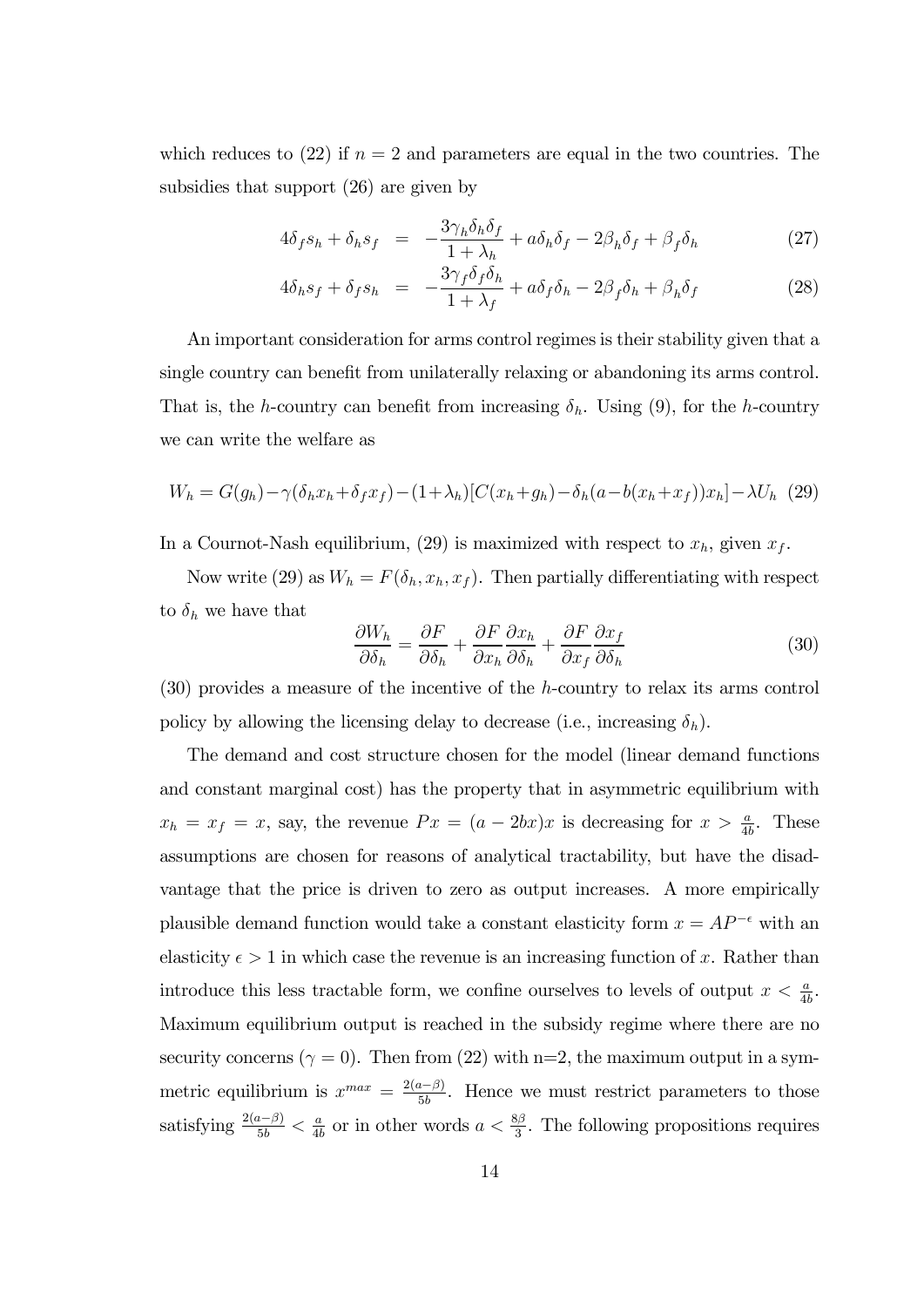that we strengthen this condition to:

$$
a < \min\left[\frac{8\beta}{3}, \frac{4\beta}{3\delta}\right] \tag{31}
$$

We can now prove the proposition:

#### Proposition 2

For small deviations in  $\delta_i$  about a symmetrical equilibrium with  $\delta_h = \delta_f$ , if condition (31) holds and  $\gamma < \bar{\gamma}$  then:

(i)  $\frac{\partial W_i}{\partial \delta_i} > 0$ ;  $i = h, j$ . (ii)  $\left(\frac{\partial W_h}{\partial \delta_i}\right)$  $\partial \delta_h$  $\left(\frac{\partial W_h}{\partial \delta_i}\right)^S > \left(\frac{\partial W_h}{\partial \delta_i}\right)^S$  $\partial \delta_h$  $\big)^{NS}$  and therefore the ability to subsidise exports has the effect of destabilising the arms control regime.

Proof. See Appendix.

The intuition behind this result is similar to the previous proposition. The welfare gain from relaxing arms controls arises from the increased revenue (assuming condition (31) holds) in current value terms, from exports. This may be welfareenhancing because it reduces the procurement price required to satisfy the firm's participation constraint, a benefit which must be weighed against the negative security effect from increased exports. If  $(31)$  holds, the former outweighs the latter. In a trade regime that allows subsidies, revenue from exports rises more than the negative security effect. The benefit of a unilateral abrogation of the arms control regime correspondingly rises, making the regime less stable.

## 4 Arms Exports under Incomplete Information

We now assume that the governments cannot observe the marginal cost parameter  $\beta_i$  in country  $i = h, f$ , which constitute asymmetric information only known to the firm in question. The distribution of the  $\beta_i$  however is public knowledge. We confine ourselves to a multilateral agreement with equal licensing delays; i.e.,  $\delta_h = \delta_f = \delta$ . In choosing a procurement price and subsidy, the government now faces an adverse selection problem. The sequencing of events is now: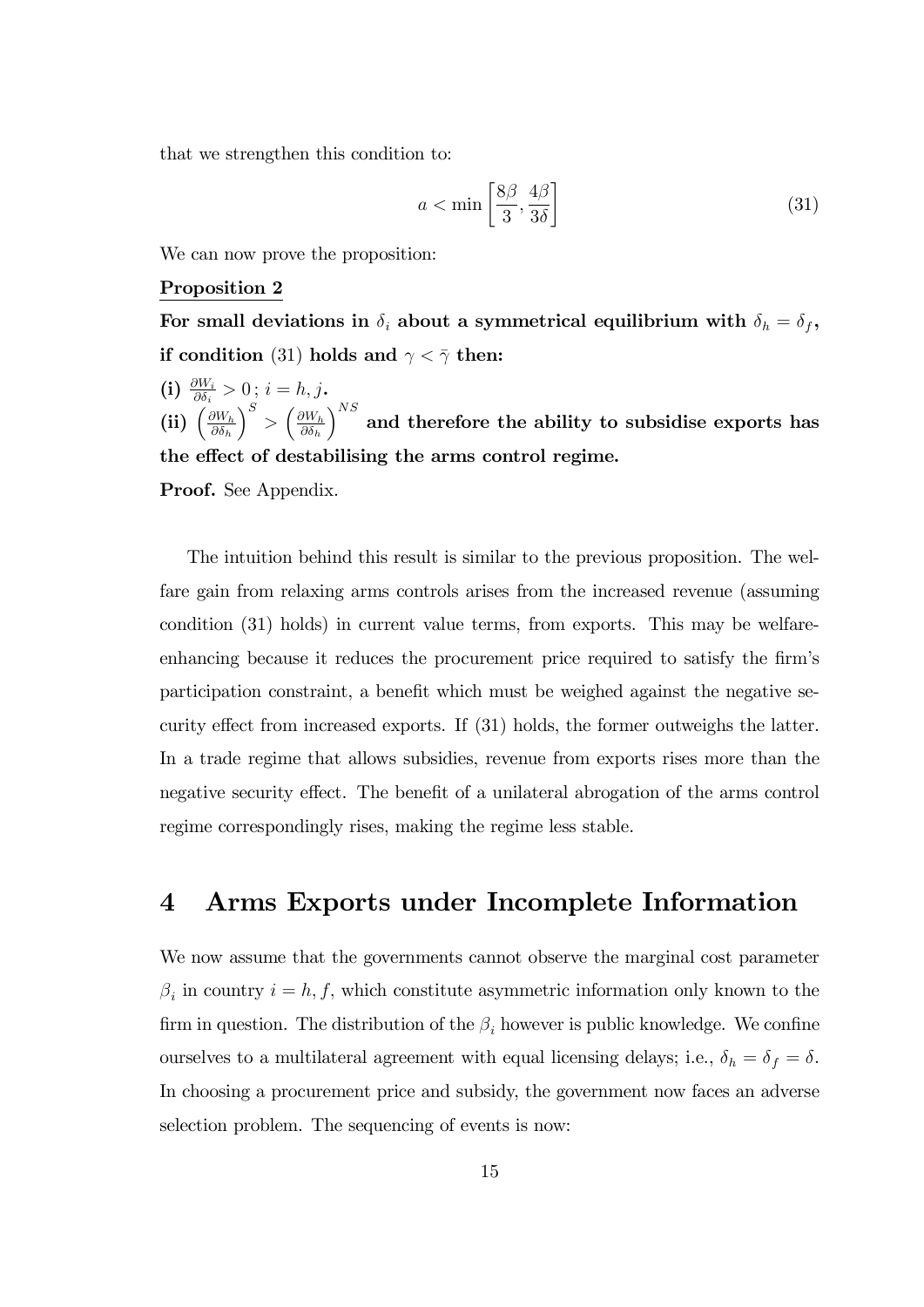1. Each government commits itself to a given arms export licensing delay implying a discount factor  $\delta = \frac{1}{(1 + \epsilon)^{1/2}}$  $\frac{1}{(1+r)^{\tau}}$ 

2. Each government  $i = h, f$  independently designs a *revelation mechanism* consisting of mappings  $p_i = p_i(\beta_i)$  (implying a lump-sum  $p_i g_i$ ) and a subsidy  $s_i = s_i(\beta_i)$ to induce truthful reporting and participation.

3. Firms choose whether or not to participate.

4. Firms report  $\beta_i = \hat{\beta}_i$  and receives  $p_i = p_i(\hat{\beta}_i)$  and  $s_i = s_i(\hat{\beta}_i)$ .

5. Given  $p_i$  and  $s_i$ , firms choose output including exports  $x_i$ ;  $i = h, f$ .

6. Firms export with a delay  $\tau$  and receive the current value  $\delta$ \$ for each \$ of arms export revenue.

The appropriate equilibrium concept is now a *Perfect Bayesian Equilibrium*  $(PBE)$ . To solve for the PBE, we first solve for the Cournot-Nash equilibrium of stage 5:

#### Stage 5. The Cournot-Nash Equilibrium

Proceeding as for the complete information game between symmetric economies above, with subsidies and procurement prices set in both countries, each firm  $i = h, f$ maximizes  $U_i$  with respect to  $x_i$  taking the output of its foreign rival as given. This leads to the Cournot-Nash equilibrium:

$$
x_h = \frac{\delta a - 2\beta_h + \beta_f + 2s_h - s_f}{3\delta b} = x_h(\beta_h, \beta_f)
$$
 (32)

$$
x_f = \frac{\delta a - 2\beta_f + \beta_h + 2s_f - s_h}{3\delta b} = x_f(\beta_h, \beta_f)
$$
\n(33)

$$
P = \frac{a + \beta_h + \beta_f - s_h - s_f}{3} = P(\beta_h, \beta_f) \tag{34}
$$

$$
U_i = (p_i - \beta_i)g_i + \delta bx_i^2 - F_i = U_i(\beta_h, \beta_f); i = h, f
$$
 (35)

#### Stage 4: Truthful Reporting

Given the mechanism  $p_i = p_i(\beta_i)$  and  $s_i = s_i(\beta_i)$ , if firm h reports  $\hat{\beta}_h$  and firm f reports truthfully (which happens in equilibrium), then firm  $h$  produces

$$
\hat{x}_h = \frac{\delta a - 2\beta_h + \beta_f + 2s_h(\hat{\beta}_h) - s_f(\beta_h)}{3\delta b} = \hat{x}_h(\hat{\beta}_h, \beta_h \beta_f)
$$
(36)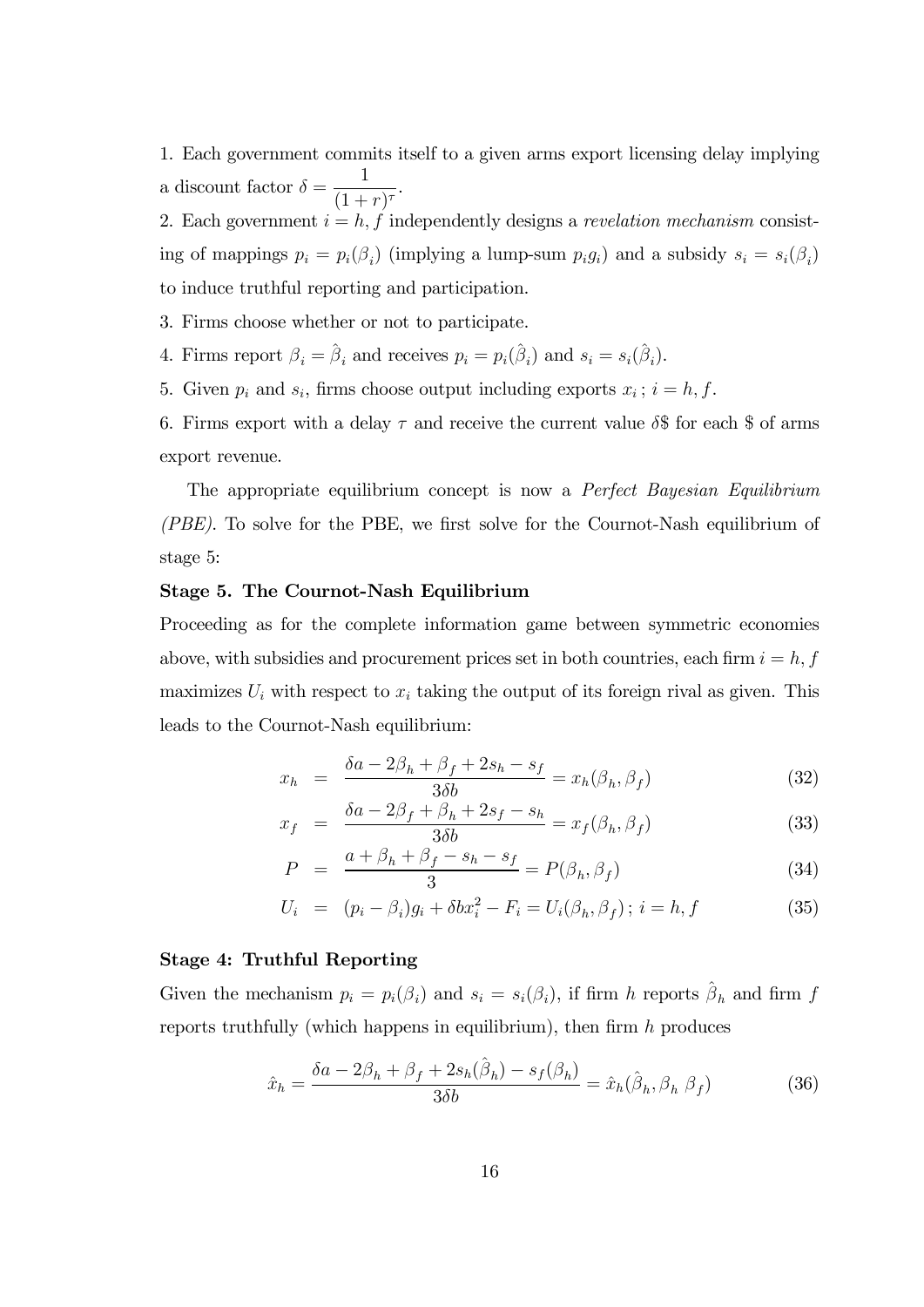say, and receives rent

$$
\hat{U}_h = (p_h(\hat{\beta}_h) - \beta_h)g_h + \delta b \hat{x}_h^2 - F_h = \hat{U}_h(\hat{\beta}_h, \beta_h \beta_f)
$$
\n(37)

which depends on both  $\beta_h$  and  $\beta_f$ . The home firm knows its own efficiency parameter  $\beta_h$  but does not observe  $\beta_f$ . Let  $f(\beta_f | \beta_h)$  be the conditional density function on the interval  $\beta_f \in [\underline{\beta}_f, \beta_f]$  which is known to all players in the game. Then at stage 4 before revelation, firm  $h$  will choose its report  $\hat{\beta}_h$  to maximize expected rent over the distribution of  $\beta_f$  given by

$$
E_{\beta_f}(\hat{U}_h) = \int_{\underline{\beta}_f}^{\overline{\beta}_f} \hat{U}_h(\hat{\beta}_h, \beta_h \beta_f) f(\beta_f | \beta_h) d\beta_f
$$
 (38)

Truthful reporting (i.e., incentive compatibility) then requires

$$
\left[\frac{\partial E_{\beta_f}(\hat{U}_h)}{\partial \hat{\beta}_h}\right]_{\hat{\beta}_h=\beta_h} = 0
$$
\n(39)

To proceed further we need to restrict the density function. We assume a uniform distribution and two extreme cases:  $\beta_h$  and  $\beta_f$  either perfectly correlated or completely independent. For the case of perfectly correlated shocks  $\beta_i$  ( $\beta_h = \beta_f = \beta$ ), say,  $f(\beta_f | \beta_h) = 1$  if  $\beta_f = \beta_h$ , and zero otherwise. Then

$$
E_{\beta_f}(\hat{U}_h) = \hat{U}_h(\hat{\beta}, \beta, \beta) = (p_h(\hat{\beta}) - \beta) g_h + \delta b \hat{x}_h^2 - F_h
$$
\n(40)

For the case of independently distributed  $\beta_i$ ,  $f(\beta_f | \beta_h) = f(\beta_f) f(\beta_h)$  and expected profits for the home firm after reporting  $\hat{\beta}_h$  are given by

$$
E_{\beta_f}(\hat{U}_h) = \frac{\delta b}{(\overline{\beta}_f - \underline{\beta}_f)} \int_{\underline{\beta}_f}^{\overline{\beta}_f} \hat{U}_h(\hat{\beta}_h, \beta_h, \beta_f) d\beta_f
$$
  

$$
= (p_h(\hat{\beta}_h) - \beta_h) g_h + \frac{1}{(\overline{\beta}_f - \underline{\beta}_f)} \int_{\underline{\beta}_f}^{\overline{\beta}_f} \hat{x}_h^2 d\beta_f - F_h \qquad (41)
$$

Now consider the incentive compatibility constraint (39) for these two cases. For  $\beta_h = \beta_f = \beta$ , from (40) we have

$$
\left[\frac{dp_h(\hat{\beta})}{d\hat{\beta}}g_h + 2\delta b\hat{x}_h \frac{\partial \hat{x}_h}{\partial \hat{\beta}}\right]_{\hat{\beta}=\beta} = 0
$$
\n(42)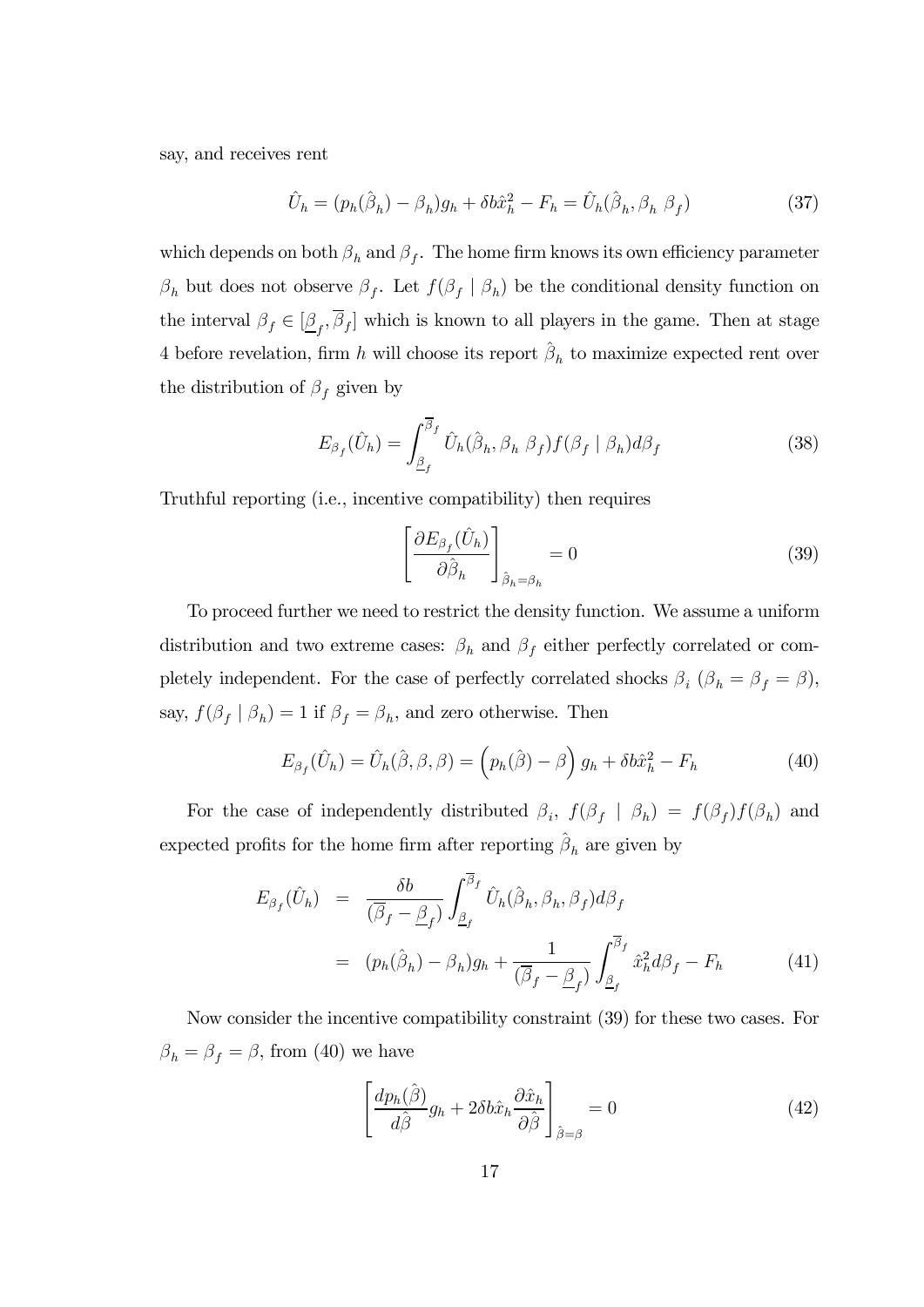But from (36) we have that  $\frac{\partial \hat{x}_h}{\partial \hat{\beta}} = \frac{2}{3\delta b}$  $ds_h(\hat{\beta})$  $\frac{d^2h(\beta)}{d\hat{\beta}}$ . Hence (42) becomes

$$
\frac{dp_h(\beta)}{d\beta}g_h + \frac{4}{3}x_h \frac{ds_h(\beta)}{d\beta} = 0
$$
\n(43)

With truthful reporting,  $\hat{U}_h(\hat{\beta}, \beta, \beta) = U_h(\beta, \beta)$ , given by (32). If  $\beta_h = \beta_f = \beta$ , the latter is a function of only  $\beta$  and we can differentiate to obtain

$$
\frac{dU_h}{d\beta} = \frac{dp_h}{d\beta}g_h + 2\delta bx_h \frac{dx_h}{d\beta} = \frac{dp_h}{d\beta}g_h + \frac{2}{3}x_h \left(-1 + 2\frac{ds_h}{d\beta} - \frac{ds_f}{d\beta}\right) \tag{44}
$$

using  $(32)$ . Combining  $(43)$  and  $(44)$  we arrive at the final form of the incentive compatibility constraint for the home country when  $\beta_h = \beta_f$ :

$$
IC_{h}(\beta_{h} = \beta_{f} = \beta) : \quad \frac{dU_{h}}{d\beta} = -\frac{2}{3}x_{h}\left(1 + \frac{ds_{f}}{d\beta}\right)
$$
(45)

For  $\beta_i$  independent, (43) and (44) are replaced with

$$
\frac{dp_h}{d\beta_h}g_h + \frac{4}{3}E_{\beta_f}(x_h)\frac{ds_h}{d\beta_h} = 0\tag{46}
$$

$$
\frac{dE_{\beta_f}(U_h)}{d\beta_h} = \frac{dp_h}{d\beta_h}g_h + 2\delta bE_{\beta_f}\left(x_h\frac{\partial x_h}{\partial \beta_h}\right) = \frac{dp_h}{d\beta_h}g_h + \frac{4}{3}E_{\beta_f}(x_h)\left(-1 + \frac{ds_h}{d\beta_h}\right) \tag{47}
$$

and hence from  $(46)$  and  $(47)$ the final form of the incentive compatibility constraint for the home country when  $\beta_h$  and  $\beta_f$  are independent is:

$$
IC_{h}(\beta_{h}, \beta_{f} \text{ independent}) : \quad \frac{dE_{\beta_{f}}(U_{h})}{d\beta_{h}} = -\frac{4}{3}x_{h}
$$
(48)

#### Stage 2. Mechanism Design

Given  $\beta_h$  and  $\beta_f$ , the social welfare function of the form (4) for the home country is

$$
W(\beta_h, \beta_f) = S(g_h, \delta X) - (1 + \lambda_h)[F_h - x_h(\beta_h, \beta_f)(\beta_h - \delta P(X))] - \lambda_h U_h(\beta_h, \beta_f)
$$
(49)

The home policy maker then designs a mechanism to maximise

$$
E_{(\beta_h, \beta_f)}(W_h(\beta_h, \beta_f)) = \int_{\underline{\beta}_h}^{\overline{\beta}_h} \left[ \int_{\underline{\beta}_h}^{\overline{\beta}_h} W_h(\beta_f, \beta_f) f(\beta_f | \beta_h) d\beta_f \right] f(\beta_h) d\beta_h \tag{50}
$$

subject to the  $IC<sub>h</sub>$  and the participation constraint:

$$
E_{\beta_f}(U_h(\beta_h, \beta_f)) \ge 0 \quad \text{for all } \beta_h \tag{51}
$$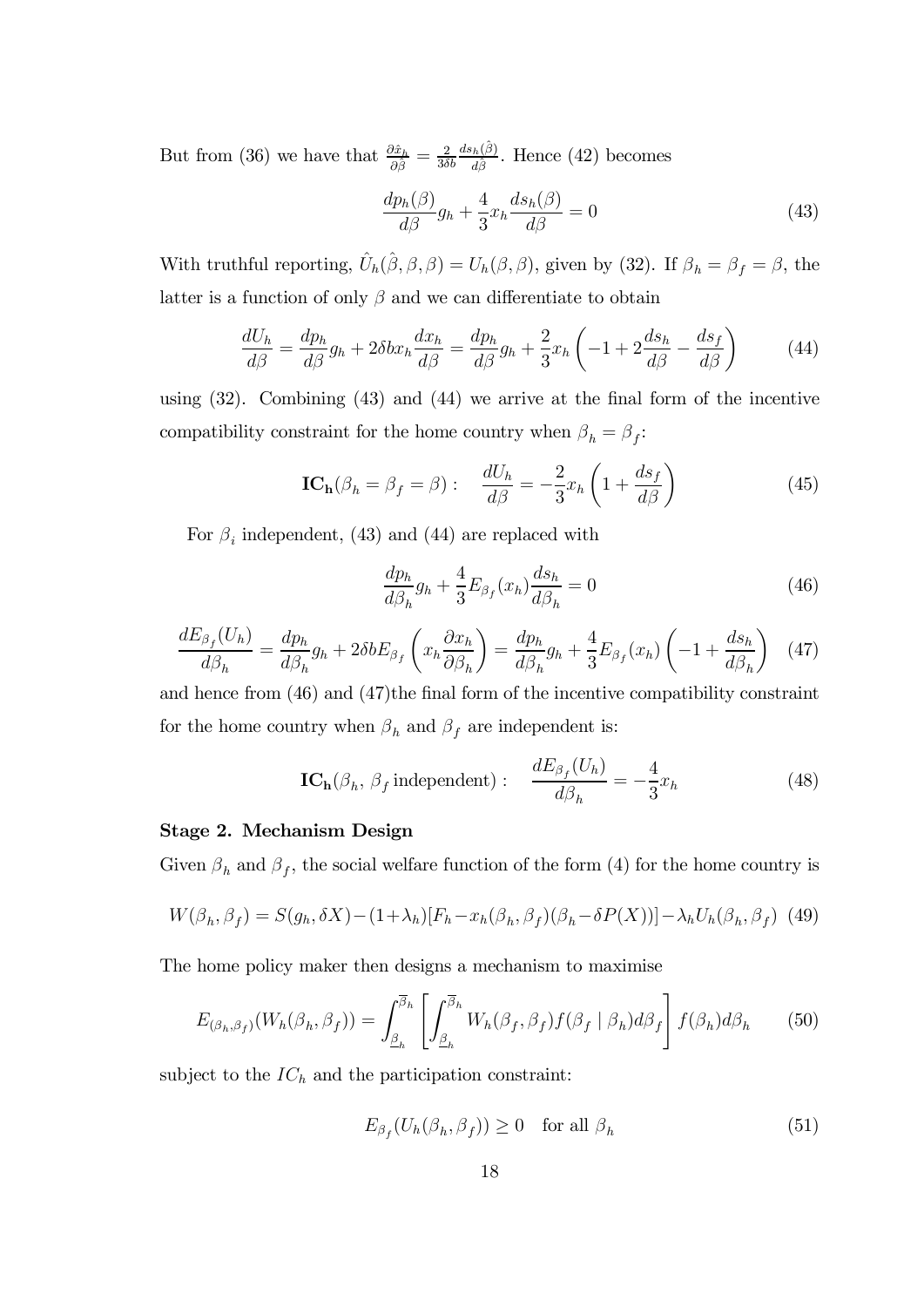First consider  $\boldsymbol{\beta}_h = \boldsymbol{\beta}_f = \boldsymbol{\beta}.$  Then the mechanism maximizes

$$
E_{\beta}(W_h(\beta,\beta)) = \int_{\underline{\beta}}^{\overline{\beta}} W_h(\beta,\beta) f(\beta) d\beta \tag{52}
$$

subject to the  $IC<sub>h</sub>$  constraint, (48), and the participation constraint, which now becomes  $U_h(\beta,\beta)$   $\geq 0$  for all  $\beta$ . This optimization problem is carried out using Pontryagin's maximum principle. Define the Hamiltonian

$$
H_h(\beta) = W_h(\beta, \beta) f(\beta) - \frac{2}{3} \mu_h(\beta) x_h(\beta, \beta) \left( 1 + \frac{ds_f(\beta)}{d\beta} \right)
$$
(53)

Let the control variables be  $s_h$  and  $U_h$ . Then writing  $H_h$  as a function of these control variable, the first-order conditions for a maximum are:

$$
\frac{\partial H_h}{\partial s_h} = 0 \tag{54}
$$

$$
\frac{\partial H_h}{\partial U_h} = -\mu_h \tag{55}
$$

and the transversality condition  $\mu(\beta) = 0$ . Some manipulation then leads to

$$
3x_h + 2x_f = -\frac{\gamma_h}{b(1+\lambda_h)} + \frac{2(\delta a - \beta_h)}{\delta b} - \frac{4\mu_h(\beta)(1+\dot{s}_f)}{3\delta b f(\beta)(1+\lambda_h)}
$$
(56)

$$
\dot{\mu_h} = \lambda_h f(\beta) \tag{57}
$$

Assuming a uniform distribution, integrating (56) and imposing the transversality condition gives

$$
\mu_h = \lambda_h \int_{\underline{\beta}}^{\beta} f(\tilde{\beta}) d\tilde{\beta} = \lambda_h \frac{(\beta - \underline{\beta})}{(\overline{\beta} - \underline{\beta})}
$$
(58)

Hence from (56) and (58) we arrive at

$$
3x_h + 2x_f = -\frac{\gamma_h}{b(1+\lambda_h)} + \frac{2(\delta a - \beta)}{\delta b} - \frac{4\lambda_h(\beta - \beta)(1+s_f)}{3\delta b(1+\lambda_h)}
$$
(59)

Similarly for the  $f$  country

$$
3x_f + 2x_h = -\frac{\gamma_f}{b(1+\lambda_f)} + \frac{2(\delta a - \beta)}{\delta b} - \frac{4\lambda_f(\beta - \beta)(1+s_h)}{3\delta b(1+\lambda_f)}
$$
(60)

Substituting for  $x_h$  and  $x_f$  from the Nash equilibrium at stage 3 we arrive at the following differential equations for the subsidies in the two countries:

$$
4s_h + s_f = -\frac{3\gamma_h \delta}{1 + \lambda_h} + \delta a - \beta - 4\lambda_h (\beta - \underline{\beta})(1 + \dot{s}_f)
$$
(61)

$$
4s_f + s_h = -\frac{3\gamma_f \delta}{1 + \lambda_f} + \delta a - \beta - 4\lambda_f (\beta - \underline{\beta})(1 + \dot{s}_h)
$$
(62)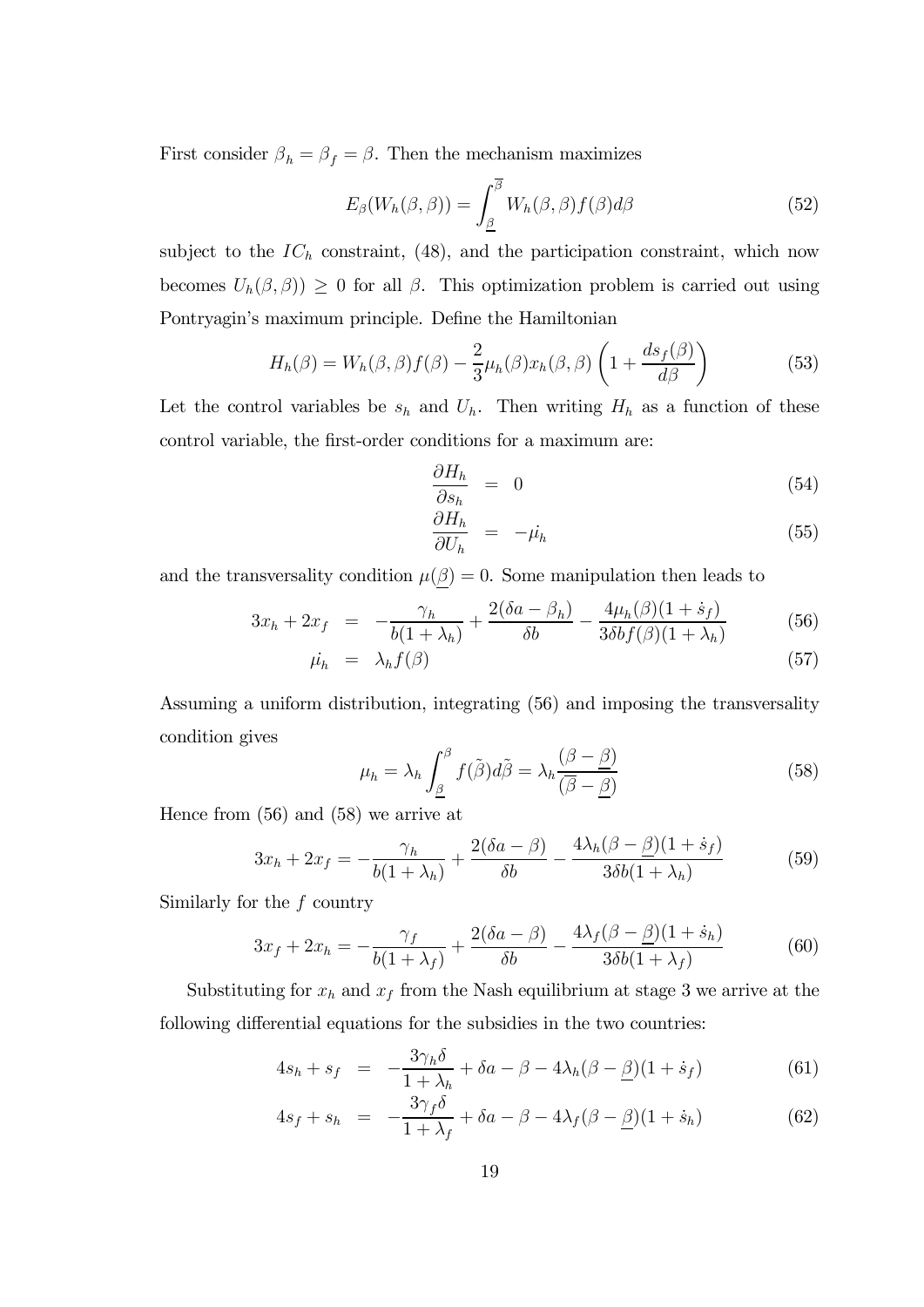We look for solutions to these two differential equations of the form

$$
s_i = s_h^{CI} - \theta_i(\beta - \underline{\beta}) \ , \ i = h, f \tag{63}
$$

where  $s_i^{CI}$  are the subsidies under complete information found by solving (27). Confining ourselves to the symmetrical case  $\lambda_h = \lambda_f = \lambda$  etc., substituting (63) into  $(61)$  gives<sup>11</sup>

$$
\theta_h = \theta_f = \frac{16\lambda}{5(5+9\lambda)} > 0
$$
\n(64)

Thus from (63) and (64) we see that  $s_i < s_i^{CI}$  and  $\theta_i$  is a decreasing function of  $\alpha_i$ . We summarise our results as follows:

#### Proposition 3

For the symmetrical case where all parameters such as  $\gamma_i$  are the same in the two countries, the presence of asymmetric information leads to lower subsidies, lower exports and a lower security threshold  $\bar{\gamma}$  at which subsidies cease compared with the complete information case.

For completely independent  $\beta_i$  the analysis goes through in a similar fashion arriving at static equations for the subsidies

$$
4s_h + E_{\beta_f}(s_f(\beta_f)) = -\frac{3\gamma_h \delta}{1 + \lambda_h} + \delta a - 2\beta_h + E_{\beta_f}(\beta_f)
$$
  

$$
- 8\lambda_h(\beta_h - \beta_h)
$$
  

$$
4s_h + E_{\beta_f}(s_f(\beta_h)) = -\frac{3\gamma_f \delta}{1 + \delta s} + \delta a - 2\beta_h + E_{\beta_f}(\beta_h)
$$
 (65)

$$
4s_f + E_{\beta_h}(s_h(\beta_h)) = -\frac{\sigma_{ff} \sigma}{1 + \lambda_f} + \delta a - 2\beta_f + E_{\beta_h}(\beta_h)
$$
  
- 
$$
8\lambda_f(\beta_f - \underline{\beta}_f)
$$
 (66)

Taking expectations, this gives us two equations in  $E_{\beta_h}(s_h(\beta_h))$  and  $E_{\beta_f}(s_f(\beta_f))$  in terms of  $E_{(\beta_h,\beta_f)}(s_h^{CI})$  and  $E_{(\beta_h,\beta_f)}(s_h^{CI})$ , found by taking expectations of (27), and  $E_{\beta_h}(\beta_h)$  and  $E_{\beta_f}(\beta_f)$ . Proceeding as before the solution is given by

$$
E_{\beta_i}(s_i) = E_{(\beta_h, \beta_f)}(s_h^{CI}) - \phi_i(E_{\beta_i}(\beta_i) - \underline{\beta}_i), \ i = h, f \tag{67}
$$

where for the symmetrical case (other than the  $\beta_i$ ) we have

$$
\phi_i = \frac{8}{5}\lambda > \theta_i \tag{68}
$$

<sup>11</sup>Note (64) agrees with equation  $(24)$  of Brainard and Martimort (1997).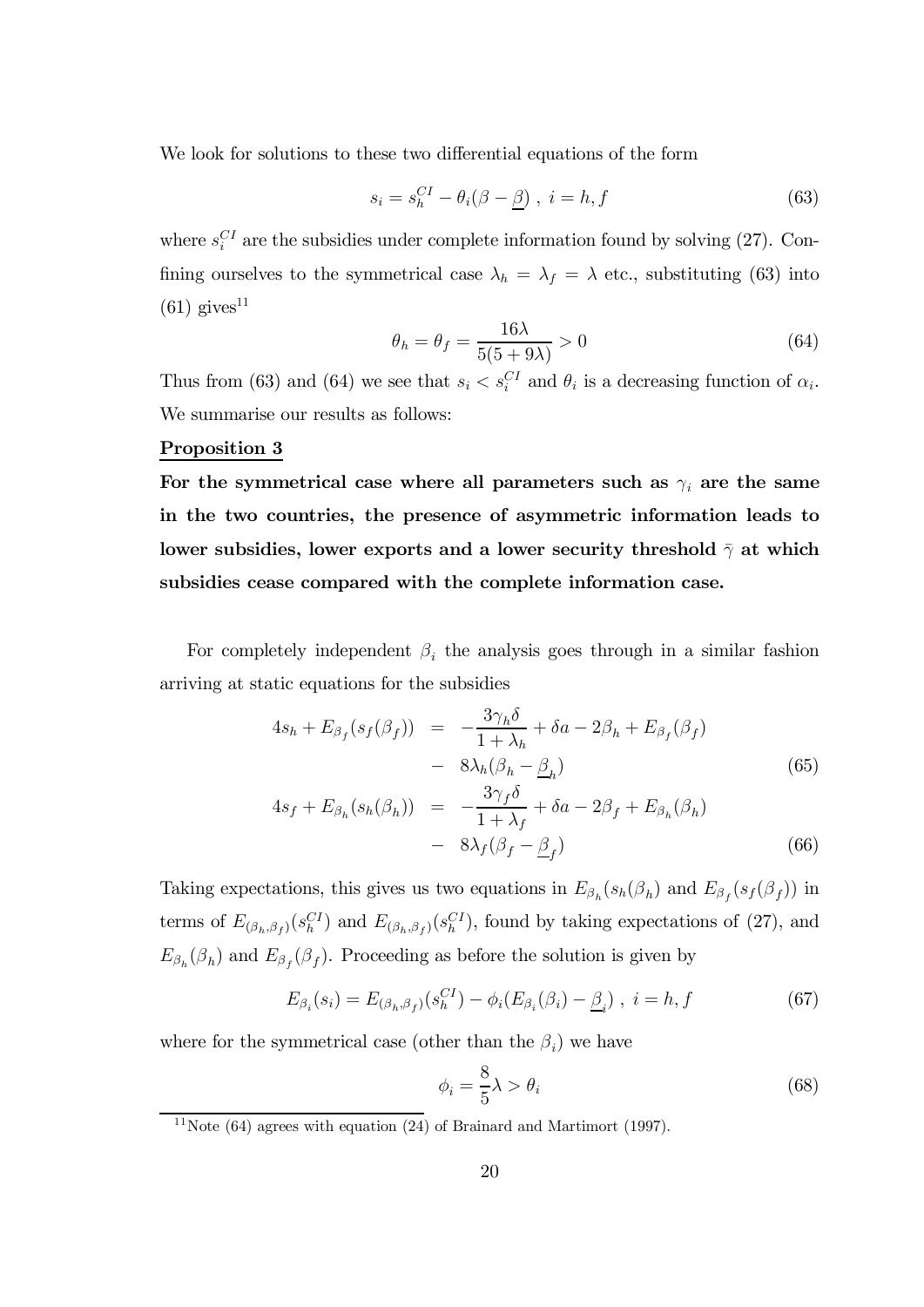Thus the proposition:

#### Proposition 4

Asymmetric information reduces subsidies more on average (i.e., across all realisations of the  $\beta_i$  parameters) when the parameters  $\beta_i$  are independently distributed.

The intuition behind propositions 3 and 4 is as follows. Asymmetric information reduces the incentive to subsidize because part of this transfer is absorbed as rent by the more efficient firm in order to induce truthful reporting of their private information. This 'screening effect' reduces subsidies and exports in equilibrium, so less transparency in workings of the arms producers is actually a good thing. If the unobserved efficiency parameters in the two countries are independently distributed rather than equal, then the screening costs rise and the downward effect on subsidies is strengthened further.

## 5 Conclusions

This paper applies the tools of the strategic trade literature to the international trade in arms. Owing to the WTO exemption this is probably the only area of trade where we observe lump-sum and per unit transfers to exports. We have examined the effect of arms controls, in the form of licensing delays, on the incentives to subsidize arms exports and conversely the effect of the WTO arms trade exemption on the incentives to break arms control agreements. Our main result is that arms controls and free trade commitments re-enforce each other. Licensing delays reduce the incentive to subsidize and free trade without subsidies reduces the benefits of a unilateral abrogation of arms controls. Transparency actually worsens the Nash inefficiencies at play in that incomplete information leads to lower subsidies and lower arms exports. If and when the defence industry becomes more transparent, then the abolition of the WTO exemption becomes more urgent.

In our paper, the impact of transparency on security is determined by the type of information asymmetry introduced. We assume that the government is uncertain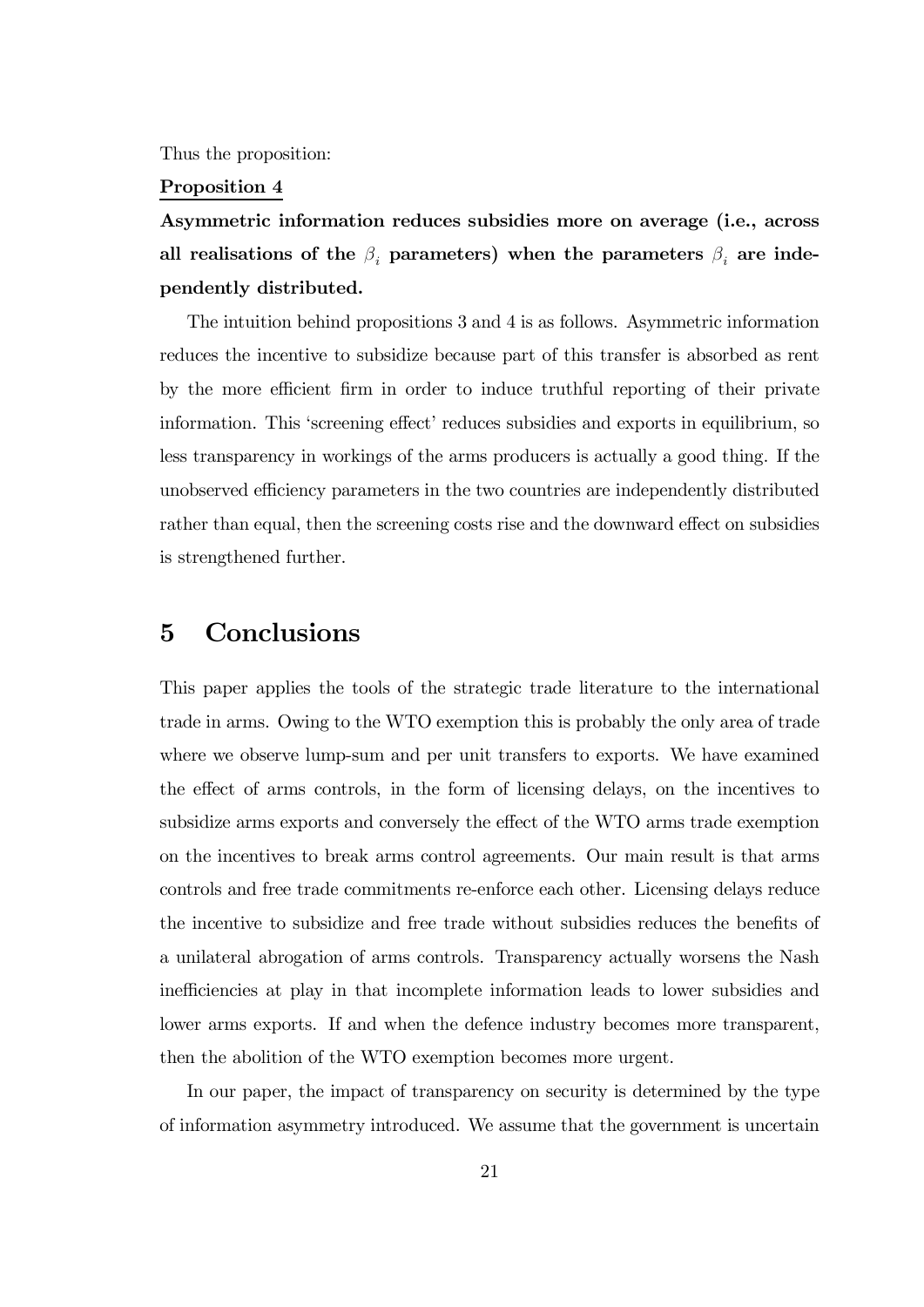about a cost parameter. Other types of asymmetry could be considered, one of them being the actual quality or quantity of weapons being exported by either the domestic firm or its competitors. This type of asymmetry is likely to have a very different impact on security and this topic is the purpose of further research.

#### References

- Anton, J. and Gertler, P. (1988) External markets and regulation. Journal of Public Economics, 37, 243-260.
- Bagci, P., Powell, S., Grayburn, J. Kvekvetsia, V. and Venables, A. (2003) Estimating the economic costs and benefits of ECGD. National Economic Research Associates (NERA), www.ecgd.gov.uk.
- Brainard, S. and Martimort, D. (1997) Strategic trade policy with incompletely informed policymakers. Journal of International Economics, 42, 33-65.
- Brander, J. and Spencer, B. J. (1985) Export subsidies and international market share rivalry. Journal of International Economics, 18, 83-100.
- Chalmers, M., Davies, N. V., Hartley, K. and Wilkinson, C. (2002) The economic costs and benefits of UK defence exports. Fiscal Studies, 23, 3, 343-367.
- García-Alonso, M. C. (1999) Price competition in a model of arms trade. Defence and Peace Economics 10, 3, 273-303
- García-Alonso, M. C. (2000) The role of technology security in a model of horizontal differentiation. *International Journal of Industrial Economics* 18, 5, 747-773.
- Laffont, J. J. and Tirole, J.  $(1993)$  A Theory of Incentives in Procurement and Regulation. MIT Press, Cambridge, Massachusetts.
- Levine, P. and Smith, R. (2000) The arms trade game: from laissez-faire to a common defence policy. Oxford Economic Papers, 53, 357-380.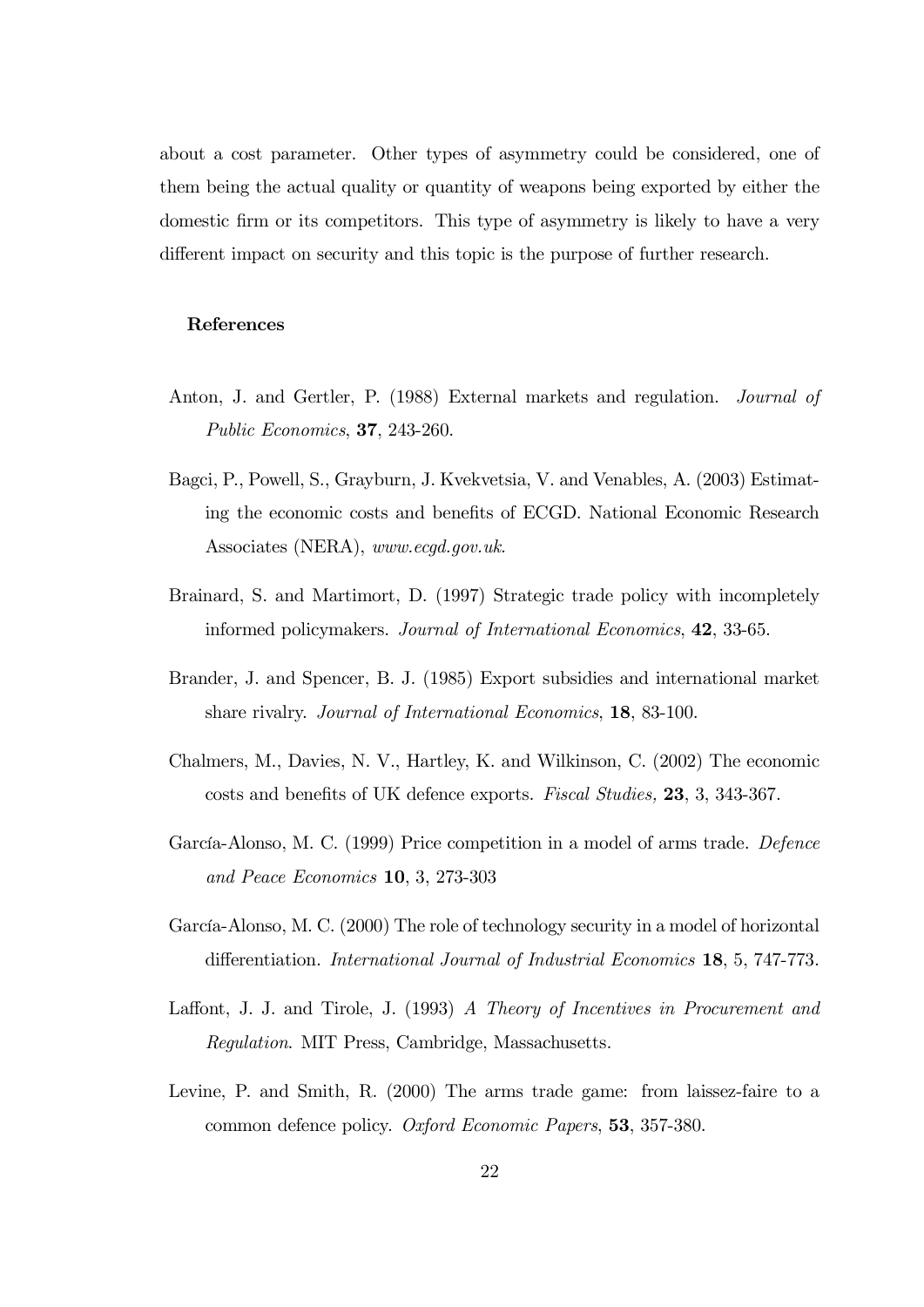- Levine, P., Mouzakis, F. and Smith, R. (2000) Arms export controls and emerging domestic producers. Defence and Peace Economics, 11, 505-531.
- Maggi, G. (1999) Strategic trade under incomplete information. International Economic Review, 40 (3), 571-594.
- Martin, S. (1999) The subsidy saving from reducing UK arms exports. Journal of Economics Studies, 26, 1, 15-37
- Martin, S. (2001) The implications for the UK exchequer of an ethical arms export policy. Applied Economics, 33, 195-199.
- Regibeau, P. and Rockett, K. Administrative delays as barriers to trade. 2000, University of Essex, Mimeo.
- Rogerson, W. (1994) Economic incentives and the defence procurement process. Journal of Economic Perspectives, 8, 4, 65-90.